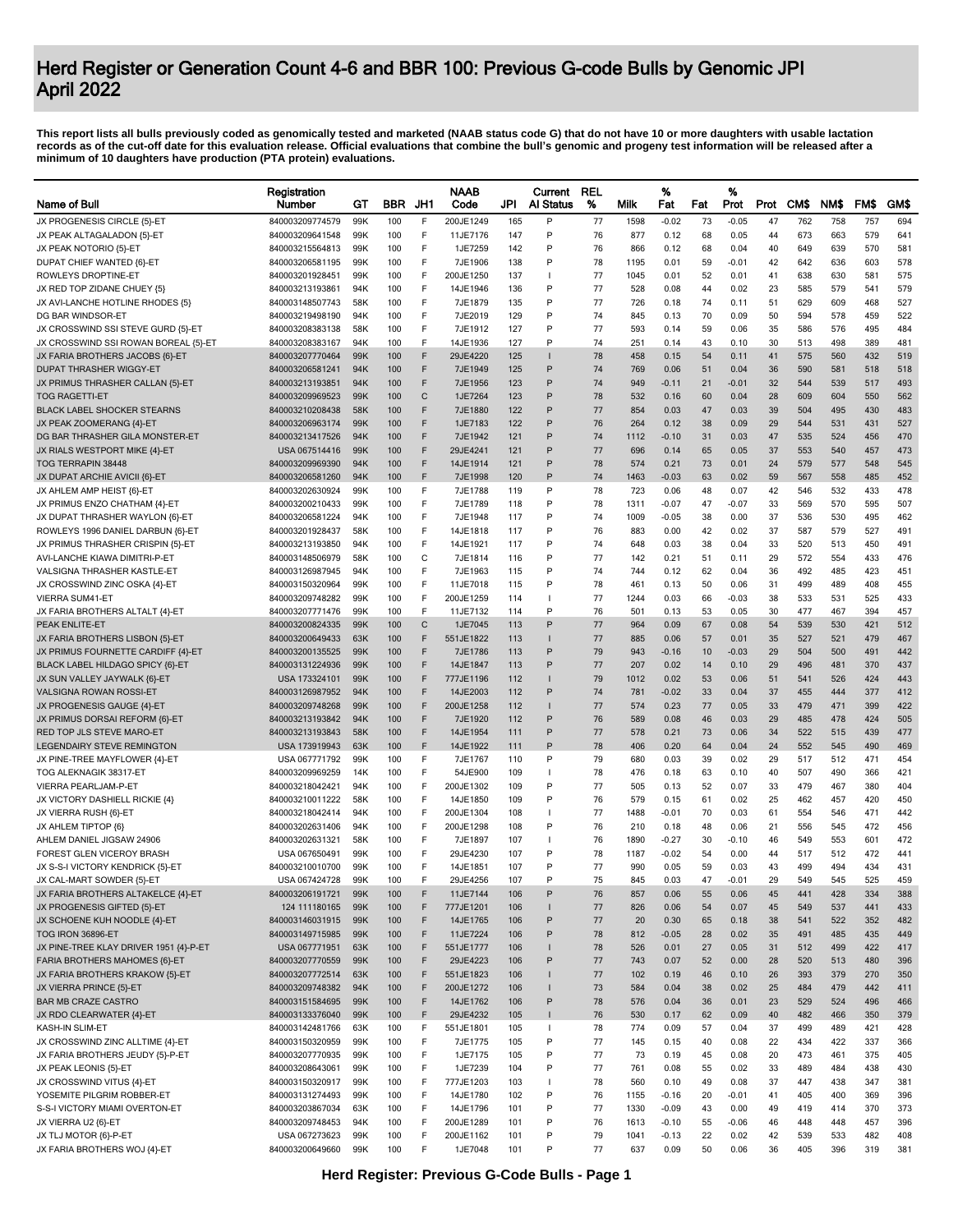| SCS          | PL.        | <b>DPR</b>       |                  | CCR HCR       | LIV              | EFI        | <b>Type</b><br><b>REL</b> | FS           | ST              | SR            | DF              | RA                                   | RW               | RL                                   | FA                                   | FU           | RH            | <b>RUW</b>       | UC               | UD                                   | ТP               | TL                                   | RTP<br>RV                | <b>RTP</b><br>sv           | JUI              |
|--------------|------------|------------------|------------------|---------------|------------------|------------|---------------------------|--------------|-----------------|---------------|-----------------|--------------------------------------|------------------|--------------------------------------|--------------------------------------|--------------|---------------|------------------|------------------|--------------------------------------|------------------|--------------------------------------|--------------------------|----------------------------|------------------|
| 2.81         | 5.3        | $-0.4$           | 0.1              | 2.6           | 0.2              | 8.4        | 80                        | 1.7          | $1.2$           | $-0.2$        | 2.4             | L1.2                                 | $-0.3$           | S0.7                                 | L <sub>0.4</sub>                     | $-0.2$       | 2.2           | 1.5              | 1.3              | D <sub>0.7</sub>                     | CO.7             | L <sub>0.6</sub>                     | CO.8                     | <b>B0.8</b>                | 6.8              |
| 2.98         | 4.1        | 0.6              | 1.0              | 3.7           | $-0.8$           | 6.7        | 77                        | 0.7          | 0.8             | $-0.1$        | 1.3             | L1.0                                 | $-0.2$           | S1.2                                 | L <sub>0.8</sub>                     | 0.5          | 0.8           | $-0.3$           | 0.4              | S <sub>0.9</sub>                     | W0.8             | L1.1                                 | W0.8                     | B <sub>0.2</sub>           | 3.5              |
| 2.88<br>2.86 | 4.1<br>3.7 | $-0.6$<br>$-1.2$ | 0.1<br>$-0.9$    | 3.2<br>1.6    | $-0.5$<br>0.1    | 7.5<br>8.6 | 78<br>80                  | 1.2<br>1.7   | 1.2<br>0.8      | 0.1<br>$-0.5$ | 1.3<br>2.0      | L <sub>0.2</sub><br>H <sub>0.3</sub> | 0.2<br>$-0.5$    | S0.1<br>S0.2                         | S <sub>0.4</sub><br>S <sub>0.6</sub> | 1.7<br>1.1   | 1.3<br>2.8    | $-0.1$<br>1.8    | 0.5<br>0.3       | S <sub>1.7</sub><br>D <sub>0.1</sub> | CO.5<br>C1.5     | L <sub>0.3</sub><br>S0.2             | CO.3<br>C1.0             | CO.1<br>B0.6               | 9.5<br>12.1      |
| 2.87         | 4.7        | $-0.3$           | $-0.1$           | 0.9           | $-0.4$           | 8.1        | 79                        | 1.8          | 1.2             | $-0.7$        | 1.8             | H <sub>0.3</sub>                     | $-0.2$           | P0.2                                 | S <sub>0.5</sub>                     | 1.5          | 2.3           | 1.0              | 0.1              | S <sub>1.5</sub>                     | CO.8             | S0.3                                 | CO.4                     | B0.5                       | 13.4             |
| 2.88         | 5.0        | 2.2              | 2.3              | 3.3           | 1.1              | 7.5        | 78                        | 1.1          | 0.2             | $-0.6$        | 0.8             | H <sub>1.5</sub>                     | $-0.2$           | S0.7                                 | 0.0                                  | 1.7          | 1.5           | $-0.2$           | $-0.1$           | S <sub>1.6</sub>                     | W0.1             | S <sub>0.9</sub>                     | W0.1                     | B0.6                       | 11.4             |
| 2.85<br>2.90 | 3.6<br>2.1 | $-1.3$<br>$-1.8$ | $-0.1$<br>$-1.3$ | 2.1<br>1.0    | 0.0<br>$-0.8$    | 8.0<br>8.3 | 79<br>77                  | 0.2<br>1.0   | 1.3<br>1.2      | 1.0<br>0.2    | 0.0<br>1.5      | L <sub>0.9</sub><br>H1.2             | 0.7<br>0.3       | P0.1<br>P0.4                         | L <sub>0.1</sub><br>S0.8             | 0.6<br>0.8   | $-0.7$<br>0.6 | $-0.7$<br>0.8    | $-0.3$<br>0.4    | S <sub>0.2</sub><br>S <sub>0.4</sub> | W0.1<br>CO.6     | S <sub>0.7</sub><br>L <sub>0.4</sub> | CO.2<br>CO.3             | C1.1<br>0.0                | $-1.9$<br>3.9    |
| 2.99         | 4.3        | $-1.3$           | $-0.8$           | 3.0           | 1.9              | 8.5        | 79                        | 1.7          | 1.4             | 0.3           | 1.3             | L <sub>0.2</sub>                     | 0.7              | P0.5                                 | S1.0                                 | 1.7          | 1.9           | 0.9              | 0.2              | S <sub>1.2</sub>                     | C1.1             | S0.3                                 | C1.0                     | B0.3                       | 12.1             |
| 2.87         | 3.5        | 0.8              | 1.8              | 4.1           | 1.8              | 8.4        | 77                        | 1.0          | 1.2             | 0.0           | 0.7             | H1.4                                 | 0.3              | P1.0                                 | S1.4                                 | 1.9          | 0.9           | $-0.5$           | 0.4              | S <sub>1.7</sub>                     | CO.8             | S <sub>0.3</sub>                     | CO.9                     | 0.0                        | 9.6              |
| 3.00<br>2.91 | 3.2<br>4.8 | $-0.8$<br>0.7    | $-0.3$<br>0.6    | 2.5<br>2.4    | $-0.4$<br>4.4    | 7.1<br>7.7 | 79<br>77                  | 1.0<br>0.1   | 0.1<br>0.1      | $-0.4$<br>0.8 | $1.2$<br>$-0.3$ | H <sub>0.6</sub><br>L <sub>0.1</sub> | $-0.1$<br>0.3    | S <sub>0.4</sub><br>S <sub>0.6</sub> | S <sub>0.2</sub><br>0.0              | 0.8<br>0.7   | 1.0<br>$-0.1$ | 0.1<br>0.0       | 0.0<br>$-0.2$    | S <sub>1.0</sub><br>D <sub>0.2</sub> | CO.6<br>W0.4     | L <sub>0.1</sub><br>S0.2             | CO.6<br>W0.3             | <b>B0.4</b><br>CO.7        | 7.0<br>$-0.8$    |
| 2.83         | 6.4        | 2.1              | 2.9              | 2.7           | 3.2              | 7.7        | 77                        | 0.7          | 0.8             | $-0.1$        | $-0.6$          | H <sub>0.8</sub>                     | 0.3              | P <sub>0.1</sub>                     | S <sub>0.5</sub>                     | 2.2          | 0.5           | $-1.1$           | 0.2              | S2.8                                 | CO.4             | 0.0                                  | 0.0                      | CO.5                       | 9.1              |
| 3.07<br>2.91 | 4.4<br>2.8 | 0.0<br>0.6       | 0.9<br>1.9       | 2.5           | 1.5              | 9.1<br>8.6 | 80<br>79                  | 0.6          | $-0.4$          | $-0.7$        | 0.1             | L1.0<br>L1.4                         | $-0.6$<br>0.6    | S1.0<br>0.0                          | L <sub>0.5</sub><br>S <sub>0.5</sub> | 0.8<br>1.1   | 1.1           | $-0.1$<br>1.0    | $-0.4$<br>0.1    | S <sub>0.5</sub><br>S <sub>0.6</sub> | CO.1<br>C1.3     | S <sub>0.2</sub><br>S <sub>0.4</sub> | W0.4<br>C1.2             | 0.0<br>CO.9                | 5.2              |
| 2.94         | 4.1        | 1.7              | 1.4              | 2.4<br>2.2    | 0.7<br>2.0       | 7.3        | 78                        | 1.3<br>0.1   | 1.9<br>-1.1     | 0.4<br>$-0.2$ | 1.7<br>$-0.3$   | H0.4                                 | $-0.5$           | S <sub>0.4</sub>                     | L <sub>0.2</sub>                     | 1.0          | 1.3<br>0.5    | $-1.0$           | $-1.2$           | S <sub>1.4</sub>                     | W1.6             | S <sub>0.2</sub>                     | W2.1                     | CO.3                       | 6.8<br>3.2       |
| 2.86         | 4.8        | 0.8              | 1.7              | 1.3           | 2.0              | 8.3        | 77                        | 0.4          | 0.6             | 0.9           | 0.2             | H1.1                                 | 0.4              | S <sub>0.1</sub>                     | S0.4                                 | 0.7          | 0.1           | 0.4              | 0.6              | D <sub>0.3</sub>                     | 0.0              | L1.0                                 | W0.1                     | B <sub>0.2</sub>           | 0.4              |
| 2.78<br>3.09 | 3.1<br>3.7 | $-0.7$<br>0.2    | $-0.6$           | 0.8<br>4.6    | 1.7<br>1.1       | 7.4<br>8.4 | 79<br>80                  | 0.7<br>0.5   | 1.0<br>0.6      | 0.9<br>0.0    | 0.5<br>$-0.2$   | H <sub>0.2</sub><br>H0.5             | 0.8<br>0.0       | P0.1<br>P <sub>1.1</sub>             | S0.6<br>S <sub>1.0</sub>             | 0.8<br>1.7   | 0.2<br>0.8    | 0.1<br>$-0.1$    | $-0.4$<br>$-1.2$ | D <sub>0.1</sub><br>S <sub>2.0</sub> | C1.7<br>W1.1     | S <sub>0.2</sub><br>S <sub>0.8</sub> | C1.0<br>W1.2             | CO.5<br>0.0                | 1.9<br>8.0       |
| 2.94         | 2.8        | $-2.4$           | 1.1<br>$-2.3$    | 1.3           | 0.5              | 8.4        | 77                        | 1.1          | 1.3             | 1.5           | 1.0             | H <sub>0.2</sub>                     | 1.2              | P <sub>0.8</sub>                     | S0.8                                 | 1.6          | 0.7           | 0.8              | 0.1              | S <sub>0.8</sub>                     | CO.2             | L <sub>0.1</sub>                     | W0.1                     | CO.7                       | 5.0              |
| 2.88         | 2.8        | $-1.4$           | $-1.2$           | 2.1           | $-0.4$           | 9.5        | 80                        | 0.9          | -0.3            | 0.2           | 1.0             | H <sub>0.4</sub>                     | $-0.4$           | S0.6                                 | L <sub>0.4</sub>                     | 1.2          | 1.9           | 1.2              | 0.9              | S <sub>0.9</sub>                     | CO.2             | L <sub>0.1</sub>                     | CO.1                     | <b>B0.3</b>                | 10.0             |
| 2.86         | 5.3        | 0.5              | 1.0              | 1.3           | 0.9              | 7.7        | 80                        | 1.2          | 0.2             | 0.4           | 0.3             | L <sub>0.1</sub>                     | 0.2              | 0.0                                  | S <sub>0.4</sub>                     | 1.8          | 0.5           | 0.6              | $-0.2$           | S <sub>1.1</sub>                     | CO.8             | S0.1                                 | CO.5                     | C1.6                       | 4.4              |
| 2.89<br>2.90 | 5.3<br>5.1 | 0.8<br>$-1.0$    | $1.2$<br>$-1.0$  | 1.7<br>0.0    | 2.4<br>0.4       | 8.0<br>7.7 | 77<br>77                  | 0.9<br>0.8   | 1.4<br>$-0.2$   | 0.7<br>$-0.5$ | 0.5<br>0.9      | H0.5<br>H1.9                         | 0.7<br>$-0.2$    | 0.0<br>P <sub>0.2</sub>              | S <sub>0.8</sub><br>S <sub>1.0</sub> | 1.5<br>1.3   | 0.6<br>0.3    | 0.1<br>$-0.2$    | 0.7<br>0.5       | S <sub>1.2</sub><br>S <sub>1.4</sub> | CO.8<br>C2.0     | S <sub>0.5</sub><br>S <sub>0.7</sub> | CO.5<br>C2.2             | CO.6<br>B0.3               | 6.5<br>8.2       |
| 3.02         | 5.0        | 2.3              | 2.6              | 3.0           | 2.6              | 6.5        | 77                        | 0.4          | 1.2             | 0.6           | 0.3             | L <sub>0.3</sub>                     | 0.5              | S0.6                                 | 0.0                                  | 0.5          | 0.4           | 0.3              | 0.4              | S <sub>0.4</sub>                     | W0.1             | S0.1                                 | CO.3                     | CO.3                       | 2.6              |
| 2.83         | 4.1        | $-1.7$           | $-0.4$           | 2.2           | $-0.1$           | 7.4        | 79<br>78                  | 0.8          | -0.2            | $-0.5$        | 0.8             | H0.1                                 | -0.6             | S <sub>0.4</sub><br>S <sub>0.3</sub> | S0.3                                 | 1.7          | 1.9           | 0.0              | 0.2              | S1.7                                 | 0.0              | L <sub>0.2</sub>                     | W0.7                     | <b>B0.4</b><br>CO.4        | 11.4             |
| 3.06<br>2.98 | 2.9<br>2.6 | 0.4<br>$-0.2$    | 1.3<br>$-0.6$    | 3.3<br>1.9    | 1.9<br>2.2       | 9.1<br>7.2 | 79                        | 0.7<br>1.6   | 1.8<br>0.4      | 1.2<br>0.2    | 0.5<br>1.7      | H0.1<br>H <sub>1.0</sub>             | 1.2<br>0.7       | P <sub>0.6</sub>                     | S <sub>0.2</sub><br>S1.0             | 1.3<br>1.3   | 0.1<br>2.1    | 0.4<br>0.8       | 1.3<br>0.5       | S0.6<br>S <sub>0.5</sub>             | C1.7<br>CO.3     | L <sub>0.5</sub><br>L <sub>0.6</sub> | C <sub>2.1</sub><br>CO.1 | B1.1                       | 4.3<br>10.5      |
| 2.91         | 2.8        | $-2.8$           | $-2.1$           | 1.0           | $-0.8$           | 8.5        | 80                        | 2.3          | 2.7             | 0.3           | 2.5             | H1.0                                 | 0.5              | P1.1                                 | S <sub>1.5</sub>                     | 2.5          | 3.1           | 1.5              | 1.3              | S <sub>1.9</sub>                     | C1.1             | L <sub>0.8</sub>                     | CO.6                     | B <sub>0.4</sub>           | 17.5             |
| 2.91         | 2.5        | 1.0              | 1.0              | 2.4           | 2.4              | 5.7        | 77<br>79                  | 0.2          | 1.5             | 0.2           | $-0.2$          | H0.5                                 | 0.3              | S <sub>0.1</sub>                     | L <sub>0.4</sub><br>L <sub>0.9</sub> | 0.9          | 0.0           | $-1.1$           | -0.4             | S <sub>1.5</sub>                     | CO.2<br>CO.2     | L <sub>0.1</sub><br>L <sub>0.2</sub> | W0.1<br>CO.1             | CO.1<br>CO.3               | 3.5              |
| 3.25<br>2.93 | 0.9<br>3.5 | $-1.8$<br>$-0.5$ | $-0.5$<br>$-0.2$ | 3.3<br>1.8    | $-2.2$<br>$-0.2$ | 8.8<br>5.9 | 77                        | 0.5<br>0.3   | $-0.6$<br>0.9   | 0.2<br>0.0    | 0.8<br>$-0.1$   | L1.3<br>H <sub>0.2</sub>             | $-0.5$<br>$-0.2$ | 0.0<br>P <sub>0.5</sub>              | S <sub>0.4</sub>                     | 0.3<br>0.5   | $1.2$<br>0.3  | 1.1<br>$-0.8$    | 0.3<br>0.0       | D <sub>1.0</sub><br>S <sub>0.9</sub> | W0.5             | L <sub>0.8</sub>                     | W0.4                     | B <sub>0.2</sub>           | 1.9<br>2.4       |
| 2.83         | 6.9        | 1.9              | 2.8              | 2.9           | 1.8              | 8.0        | 80                        | 1.2          | 0.9             | $-0.1$        | $-0.1$          | H <sub>0.1</sub>                     | 0.3              | P <sub>0.4</sub>                     | S <sub>0.9</sub>                     | 2.6          | 1.8           | $-0.1$           | 0.0              | S3.0                                 | W0.8             | L <sub>0.8</sub>                     | W1.2                     | B <sub>0.2</sub>           | 13.4             |
| 2.88         | 5.4        | 1.1              | 2.3              | 2.7           | 2.4              | 9.6        | 78                        | 1.3          | 0.6             | $-0.5$        | 1.3             | H <sub>0.9</sub>                     | 0.2              | S0.3                                 | S0.5                                 | 1.6          | 1.5           | 0.4              | 0.3              | S <sub>1.2</sub>                     | C1.6             | L <sub>0.3</sub>                     | C1.1                     | 0.0                        | 9.9              |
| 2.84<br>2.87 | 3.4<br>3.0 | $-1.5$<br>0.3    | $-1.3$<br>1.2    | 0.4<br>2.6    | $-1.1$<br>2.3    | 9.2<br>8.3 | 81<br>78                  | 0.4<br>0.9   | 0.3<br>0.8      | 0.6<br>0.6    | $-0.1$<br>0.8   | L <sub>0.5</sub><br>H0.4             | 0.4<br>0.9       | S <sub>0.3</sub><br>P <sub>0.6</sub> | S <sub>0.4</sub><br>S <sub>1.2</sub> | 1.1<br>1.8   | $-0.6$<br>0.9 | $-0.5$<br>0.2    | $-0.1$<br>$-0.3$ | S <sub>0.1</sub><br>S <sub>1.1</sub> | CO.9<br>W0.2     | S <sub>0.1</sub><br>S <sub>0.5</sub> | W0.5<br>CO.1             | C1.7<br>CO.9               | $-2.5$<br>6.4    |
| 3.05         | 3.0        | 0.0              | 1.4              | 3.8           | $-0.5$           | 6.8        | 78                        | 0.9          | 2.6             | 1.9           | 0.8             | 0.0                                  | 1.7              | S <sub>0.7</sub>                     | S <sub>0.7</sub>                     | 2.2          | 0.3           | $-0.2$           | 0.3              | S <sub>1.4</sub>                     | CO.6             | L <sub>0.2</sub>                     | CO.4                     | C1.6                       | 4.7              |
| 2.98         | 2.6        | 1.8              | 2.3              | 1.3           | 0.8              | 7.4        | 77                        | 0.7          | 0.6             | $-0.6$        | 1.0             | H0.6                                 | 0.3              | S0.7                                 | L <sub>0.2</sub>                     | 1.1          | 0.8           | 0.4              | $-0.1$           | S <sub>1.0</sub>                     | CO.2             | S0.2                                 | 0.0                      | C1.5                       | 3.9              |
| 3.06<br>2.98 | 2.4<br>4.0 | $-0.5$<br>$-1.2$ | 0.5<br>$-1.1$    | 1.8<br>1.2    | 0.7<br>0.4       | 7.8<br>9.6 | 80<br>80                  | 0.1<br>1.3   | 1.3<br>1.0      | 0.2<br>$-0.4$ | 0.3<br>1.3      | L1.2<br>L1.2                         | 0.5<br>$-0.1$    | S <sub>0.4</sub><br>S <sub>0.8</sub> | 0.0<br>L <sub>0.2</sub>              | 0.3<br>1.3   | 0.1<br>1.6    | $-0.3$<br>0.8    | $-0.5$<br>0.9    | D <sub>0.1</sub><br>S <sub>1.3</sub> | CO.1<br>C1.0     | L <sub>0.1</sub><br>L <sub>0.3</sub> | CO.1<br>CO.9             | C1.4<br><b>B0.4</b>        | $-1.7$<br>10.5   |
| 2.97         | 5.4        | 1.2              | 1.6              | 2.5           | 1.7              | 7.6        | 80                        | 0.4          | 1.2             | 0.8           | 0.4             | L <sub>0.8</sub>                     | 0.1              | 0.0                                  | S <sub>0.7</sub>                     | 0.7          | 0.0           | -0.6             | 0.3              | S <sub>0.7</sub>                     | CO.4             | S0.5                                 | CO.3                     | CO.5                       | 2.3              |
| 2.87         | 2.4<br>3.2 | $-1.6$           | $-1.1$<br>0.3    | 3.0           | $-0.3$           | 8.9        | 79<br>80                  | 0.2<br>0.9   | 0.4             | 0.8           | $-0.1$          | H <sub>0.6</sub><br>H0.6             | 0.6<br>1.4       | P0.3<br>S0.6                         | S <sub>0.4</sub><br>S0.6             | 0.5          | $-0.3$        | 0.0              | $-0.3$           | S <sub>0.1</sub><br>S <sub>0.2</sub> | CO.5<br>C1.3     | S0.9<br>S <sub>0.8</sub>             | CO.1<br>C1.0             | CO.3<br>CO.5               | 0.5              |
| 2.89<br>2.96 | 2.5        | $-0.8$<br>1.0    | 1.9              | 2.7<br>3.2    | 0.9<br>$1.2$     | 9.8<br>7.3 | 78                        | 1.4          | 0.2<br>0.6      | 0.9<br>1.3    | 0.7<br>$1.2$    | H <sub>0.5</sub>                     | 1.1              | P0.6                                 | S1.0                                 | 1.5<br>0.6   | 0.5<br>0.9    | 0.6<br>1.0       | 0.5<br>0.8       | D <sub>1.2</sub>                     | C1.3             | L <sub>0.7</sub>                     | C1.3                     | CO.1                       | 5.2<br>2.0       |
| 3.05         | 1.6        | $-3.7$           | $-3.0$           | 0.1           | $-1.2$           | 8.7        | 79                        | 0.9          | 0.8             | 0.9           | 1.3             | H <sub>0.9</sub>                     | 0.5              | P0.3                                 | S0.7                                 | 0.7          | 0.0           | 1.0              | 0.3              | S <sub>0.1</sub>                     | CO.8             | S0.6                                 | CO.6                     | C1.6                       | 0.2              |
| 2.86         | 4.8        | $-1.7$           | $-0.4$           | 1.8           | 0.4              | 8.4        | 78                        | 1.0          | -1.3            | $-0.8$        | 0.4             | H2.2                                 | $-0.5$           | P0.3                                 | L <sub>0.1</sub>                     | 2.0          | 0.7           | $-0.4$           | 0.0              | S <sub>1.3</sub>                     | CO.7             | L <sub>0.1</sub>                     | CO.7                     | B0.5                       | 8.5              |
| 2.92<br>2.99 | 4.1<br>3.0 | $-1.5$<br>$-1.5$ | $-0.8$<br>$-0.5$ | $-0.3$<br>1.4 | 1.6<br>0.0       | 8.6<br>9.4 | 78<br>80                  | 0.9<br>1.1   | $-1.3$<br>0.8   | $-0.1$<br>0.6 | 1.4<br>$1.2$    | H <sub>0.2</sub><br>L <sub>0.1</sub> | -0.5<br>0.4      | S0.4<br>0.0                          | L <sub>0.4</sub><br>S0.8             | 0.4<br>1.2   | 1.1<br>1.1    | 1.5<br>0.7       | 0.9<br>0.3       | D1.1<br>D <sub>0.4</sub>             | C1.3<br>CO.4     | 0.0<br>L0.6                          | C1.3<br>CO.3             | B0.4<br>CO.4               | 3.9<br>3.6       |
| 3.08         | 2.3        | $-1.8$           | -0.5             | 2.8           | $-0.8$           | 7.7        | 78                        | 1.5          | 1.4             | 0.4           | 1.4             | H <sub>0.8</sub>                     | 0.7              | P0.3                                 | S1.2                                 | 1.9          | 1.9           | 0.8              | 0.3              | S <sub>1.2</sub>                     | W0.1             | L1.4                                 | W1.0                     | CO.3                       | 8.6              |
| 2.91         | 4.1        | $-1.9$           | $-1.0$           | 0.7           | 0.2              | 8.2        | 77<br>78                  | 1.4          | $-1.0$          | $-0.3$        | 1.5             | H <sub>1.3</sub>                     | -0.3             | S0.1                                 | S <sub>0.9</sub>                     | 1.7          | 1.6           | 1.2              | 0.8              | S0.7                                 | C1.4             | L <sub>0.2</sub>                     | CO.7                     | B0.8                       | 10.7             |
| 2.88<br>2.96 | 1.1<br>2.9 | $-1.2$<br>$-2.9$ | $-1.1$<br>$-3.0$ | 0.7<br>0.5    | 0.0<br>0.4       | 6.8<br>8.3 | 79                        | 1.3<br>$1.2$ | 1.9<br>0.5      | 0.9<br>0.0    | 1.9<br>1.4      | H0.5<br>H <sub>0.8</sub>             | 0.9<br>$-0.1$    | S0.7<br>P0.6                         | S0.3<br>S0.6                         | 0.7<br>0.9   | 1.0<br>1.4    | 0.6<br>0.6       | 0.8<br>0.4       | D <sub>0.1</sub><br>S <sub>0.8</sub> | C1.2<br>W0.6     | L <sub>0.2</sub><br>L <sub>0.5</sub> | C1.4<br>W0.5             | CO.4<br><b>B0.3</b>        | 4.5<br>6.7       |
| 3.13         | 1.6        | $-1.8$           | $-1.4$           | 2.4           | $-0.3$           | 7.9        | 80                        | 0.6          | $-0.5$          | $-0.5$        | 0.8             | L <sub>0.8</sub>                     | $-0.4$           | S <sub>1.1</sub>                     | L <sub>0.3</sub>                     | 0.5          | 0.3           | $-0.4$           | $1.2$            | S <sub>0.7</sub>                     | CO.7             | S <sub>0.7</sub>                     | C1.1                     | CO.8                       | 3.5              |
| 2.99         | 4.2        | 0.3              | 2.2              | 4.0           | 2.2              | 8.7        | 80                        | 0.4          | $-0.8$          | $-0.2$        | 0.3             | H <sub>0.1</sub>                     | 0.0              | S1.0                                 | L <sub>0.3</sub>                     | 0.5          | 0.6           | $-0.7$           | 0.1              | D <sub>0.4</sub>                     | W0.4             | L <sub>0.2</sub>                     | W0.1                     | 0.0                        | 1.4              |
| 2.82<br>2.80 | 5.0<br>4.0 | $-0.5$<br>$-2.3$ | 0.0<br>$-2.1$    | 2.5<br>$-0.5$ | 2.8<br>2.5       | 7.6<br>9.0 | 79<br>79                  | 0.0<br>1.8   | $-0.7$<br>1.5   | 0.0<br>$-0.1$ | $-0.1$<br>1.7   | H <sub>0.8</sub><br>H <sub>0.6</sub> | $-0.5$<br>0.6    | S0.3<br>S <sub>0.4</sub>             | S0.4<br>S0.7                         | 1.4<br>2.3   | $-0.3$<br>2.1 | $-0.6$<br>0.5    | $-0.9$<br>0.6    | S <sub>1.0</sub><br>S <sub>1.7</sub> | W0.4<br>C1.6     | S <sub>1.2</sub><br>L <sub>0.2</sub> | W0.7<br>C1.0             | C1.4<br>B <sub>0.1</sub>   | 1.2<br>13.9      |
| 2.94         | 2.7        | 1.0              | 1.3              | 2.4           | 2.5              | 7.3        | 78                        | 1.1          | 2.9             | 1.4           | 0.6             | H <sub>0.4</sub>                     | 1.6              | P <sub>0.9</sub>                     | S <sub>1.3</sub>                     | 2.5          | 0.9           | $-0.6$           | 0.3              | S <sub>2.9</sub>                     | C1.0             | L <sub>0.3</sub>                     | CO.7                     | 0.0                        | 12.0             |
| 2.94<br>2.95 | 4.6        | 0.0              | 0.2              | 1.9           | 2.6              | 8.6        | 78<br>80                  | 1.5          | 1.0             | 0.2           | 0.9             | H <sub>0.9</sub><br>H1.5             | 0.4              | 0.0<br>S <sub>0.5</sub>              | S0.6<br>S <sub>0.2</sub>             | 2.5          | 1.1           | 0.7              | 0.5              | S <sub>2.0</sub>                     | C1.6<br>CO.5     | S0.2<br>L <sub>0.7</sub>             | C1.1<br>CO.8             | 0.0                        | 12.0             |
| 2.88         | 4.0<br>2.3 | $-0.9$<br>$-2.2$ | $-0.5$<br>$-2.5$ | $-0.4$<br>0.5 | 2.7<br>$-1.4$    | 9.9<br>7.9 | 78                        | 1.7<br>1.4   | $-1.1$<br>$1.2$ | $-1.3$<br>0.9 | 1.6<br>1.1      | H0.5                                 | $-0.4$<br>1.0    | P <sub>0.6</sub>                     | S0.6                                 | 1.3<br>1.9   | 2.4<br>1.7    | 0.5<br>1.1       | 0.7<br>0.3       | S <sub>1.3</sub><br>S <sub>0.9</sub> | C1.5             | L <sub>0.4</sub>                     | CO.7                     | <b>B0.7</b><br><b>B0.1</b> | 12.7<br>10.3     |
| 2.90         | 3.1        | $-1.0$           | $-0.5$           | 0.6           | $-0.9$           | 8.7        | 80                        | 0.8          | 1.4             | 0.2           | 1.6             | 0.0                                  | 0.3              | S0.8                                 | L <sub>0.4</sub>                     | $-0.3$       | 0.4           | 1.0              | 0.9              | D1.0                                 | C1.1             | L <sub>0.9</sub>                     | C1.2                     | B0.6                       | 0.3              |
| 2.90<br>2.91 | 3.3<br>4.1 | $-0.2$<br>0.3    | $-0.6$<br>0.0    | 1.6<br>1.5    | 2.2<br>2.8       | 7.9<br>5.9 | 79<br>76                  | 1.6<br>0.9   | 2.4<br>0.9      | 0.0<br>0.2    | 1.1<br>0.8      | H0.6<br>H <sub>0.8</sub>             | 0.7<br>0.4       | P0.5<br>P0.1                         | S1.2<br>S0.7                         | 3.4<br>$1.2$ | 2.4<br>0.9    | $-0.1$<br>$-0.3$ | $-0.1$<br>0.1    | S4.0<br>S <sub>1.2</sub>             | CO.5<br>CO.6     | L <sub>0.4</sub><br>S0.8             | 0.0<br>C1.0              | B0.6<br>C <sub>0.1</sub>   | 20.0<br>7.9      |
| 3.04         | 3.1        | $-0.8$           | 0.4              | 3.7           | 0.6              | 8.4        | 80                        | 1.2          | 0.5             | 0.5           | 1.2             | H0.4                                 | 0.8              | S0.3                                 | S0.4                                 | 1.0          | $1.2$         | 0.3              | 0.7              | S0.1                                 | CO.3             | L <sub>0.5</sub>                     | CO.6                     | <b>B0.1</b>                | 5.6              |
| 3.10         | 2.4        | $-1.0$           | $-0.2$           | 2.0           | 1.7              | 8.6        | 80                        | 1.7          | 1.1             | 0.9           | 1.6             | H <sub>0.4</sub>                     | 1.3              | S <sub>0.5</sub>                     | S0.6                                 | 1.6          | 1.9           | 0.9              | 0.9              | S <sub>0.7</sub>                     | CO.6             | L <sub>0.1</sub>                     | CO.9                     | B0.4                       | 10.8             |
| 2.95<br>2.96 | 3.8<br>2.1 | 2.1<br>$-0.6$    | 3.9<br>0.8       | 3.6<br>2.1    | 1.3<br>$-0.2$    | 8.2<br>8.6 | 79<br>79                  | 0.2<br>0.9   | 1.0<br>0.6      | 1.3<br>1.3    | 0.2<br>1.1      | H0.1<br>H <sub>0.9</sub>             | 0.6<br>1.7       | S0.5<br>S0.2                         | S <sub>0.2</sub><br>S0.8             | 0.7<br>0.6   | 0.1<br>0.0    | 0.0<br>1.1       | 0.3<br>0.0       | D0.7<br>D <sub>0.8</sub>             | CO.2<br>C1.9     | L <sub>0.9</sub><br>S <sub>0.3</sub> | CO.3<br>C1.3             | CO.5<br>C1.1               | $-1.2$<br>$-0.6$ |
| 2.94         | 1.4        | $-1.8$           | $-0.6$           | 4.0           | $-0.3$           | 9.0        | 79                        | 1.3          | 2.2             | 0.6           | 2.5             | L <sub>0.5</sub>                     | 1.0              | S1.2                                 | S <sub>0.5</sub>                     | 0.2          | 1.3           | 1.5              | 1.3              | D <sub>0.3</sub>                     | C <sub>1.9</sub> | S <sub>0.2</sub>                     | C1.5                     | CO.3                       | 5.3              |
| 2.98         | 5.2        | $-2.4$           | $-1.4$           | 1.6           | 1.5              | 9.2        | 80                        | 1.1          | -0.2            | $-0.5$        | 1.0             | H1.1                                 | $-0.8$           | P <sub>0.4</sub>                     | S <sub>0.3</sub>                     | 1.2          | 1.7           | 0.5              | 0.7              | S <sub>1.0</sub>                     | W0.1             | L1.3                                 | W0.7                     | <b>B0.5</b>                | 8.1              |
| 3.04         | 0.8        | $-0.5$           | $-0.5$           | 2.4           | 1.5              | 6.3        | 78                        | 0.8          | 1.3             | 0.4           | 1.6             | H <sub>1.4</sub>                     | 1.0              | S0.5                                 | S0.3                                 | 0.5          | 0.9           | $-0.1$           | 0.9              | S0.7                                 | CO.4             | S <sub>0.5</sub>                     | C1.0                     | B0.1                       | 6.2              |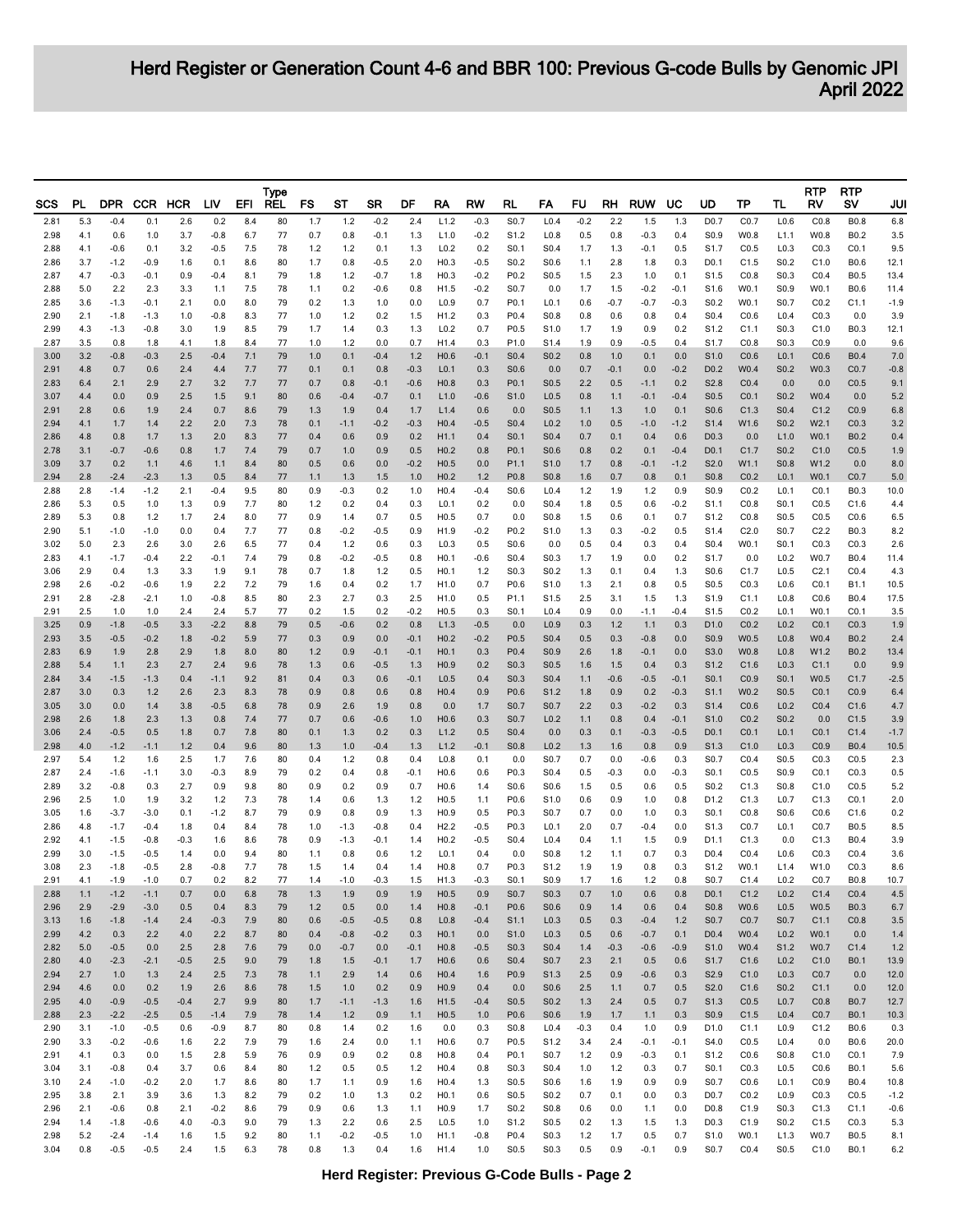|                                                            | Registration                       |            |            |              | <b>NAAB</b>             |          | Current           | <b>REL</b> |             | %               |                | %            |          |            |            |            |            |
|------------------------------------------------------------|------------------------------------|------------|------------|--------------|-------------------------|----------|-------------------|------------|-------------|-----------------|----------------|--------------|----------|------------|------------|------------|------------|
| Name of Bull                                               | Number                             | GТ         | <b>BBR</b> | JH1          | Code                    | JPI      | Al Status         | %          | Milk        | Fat             | Fat            | Prot         | Prot     | <b>CMS</b> | NM\$       | FM\$       | GM\$       |
| JX PROGENESIS CALAHAN {5}-ET                               | 840003209774590                    | 99K        | 100        | F            | 200JE1260               | 101      |                   | 77         | 1090        | $-0.03$         | 45             | $-0.03$      | 34       | 491        | 488        | 478        | 359        |
| TOG PLATINUM 36721-ET                                      | 840003149715810                    | 14K        | 100        | F            | 564JE573                | 101      |                   | 78         | 174         | 0.18            | 46             | 0.10         | 28       | 424        | 408        | 297        | 368        |
| PINE-TREE CHROME NAVIDAD {6}-ET                            | USA 067771942                      | 99K        | 100        | F            | 7JE1792                 | 99       | P                 | 79         | 981         | 0.02            | 52             | 0.02         | 40       | 446        | 440        | 390        | 402        |
| LENCREST KEYNOTE-ET                                        | CAN 120345537                      | 94K        | 100        | $\mathsf{C}$ | 200JE1319               | 98       | P                 | 75         | 829         | 0.08            | 57             | 0.10         | 52       | 444        | 428        | 301        | 384        |
| JX VIERRA RAMONES {6}-ET                                   | 840003209748448                    | 94K        | 100        | F<br>F       | 200JE1288               | 98       | P<br>P            | 76         | 1455        | $-0.16$         | 33             | $-0.03$      | 47       | 432        | 430        | 413        | 402        |
| JX OAK LANE ENZO MOE {4}-ET                                | USA 067692266                      | 58K<br>99K | 100<br>100 | F            | 7JE1813                 | 98       | P                 | 76<br>76   | 1323<br>382 | $-0.11$<br>0.09 | 39<br>39       | $-0.04$      | 40       | 436<br>393 | 436        | 436<br>297 | 379<br>365 |
| JX FARIA BROTHERS LONG {5}-ET<br>RIVER VALLEY MACMELODY-ET | 840003200649024<br>USA 067861364   | 99K        | 100        | F            | 1JE7105<br>777JE10059   | 98<br>98 |                   | 78         | 212         | 0.10            | 31             | 0.07<br>0.05 | 30<br>19 | 476        | 383<br>467 | 405        | 418        |
| KASH-IN KIMBER-ET                                          | 840003210812421                    | 99K        | 100        | F            | 7JE1862                 | 97       | P                 | 77         | 905         | 0.02            | 48             | 0.04         | 41       | 423        | 412        | 342        | 324        |
| JX PROGENESIS GINKGO {5}-ET                                | 124 111129563                      | 99K        | 100        | F            | 200JE1200               | 97       |                   | 77         | 676         | 0.09            | 53             | 0.05         | 35       | 452        | 444        | 374        | 357        |
| TOG PEWTER 37141-ET                                        | 840003203346449                    | 14K        | 100        | F            | 564JE599                | 97       | $\mathbf{I}$      | 78         | 184         | 0.22            | 56             | 0.11         | 31       | 446        | 431        | 312        | 393        |
| <b>TOG GRANDSLAM-ET</b>                                    | 840003209969076                    | 99K        | 100        | F            | 200JE1263               | 97       |                   | 78         | 690         | -0.01           | 32             | 0.00         | 25       | 466        | 459        | 431        | 416        |
| JX D&E FAMILIA BLITZEN {4}-ET                              | 840003148506887                    | 58K        | 100        | C            | 14JE1806                | 95       | P                 | 77         | 1177        | $-0.05$         | 46             | -0.03        | 36       | 455        | 454        | 448        | 371        |
| JX PINE-TREE DOX NOX {4}-ET                                | USA 075812092                      | 58K        | 100        | F            | 7JE1837                 | 95       | P                 | 77         | 483         | 0.05            | 34             | 0.04         | 26       | 430        | 422        | 367        | 354        |
| S-S-I VICTORY URLACHER CARMAN-ET                           | 840003210011220                    | 99K        | 100        | F            | 14JE1841                | 94       | P                 | 77         | 691         | 0.05            | 45             | 0.08         | 43       | 415        | 400        | 291        | 313        |
| RIVER VALLEY ALLIE ALLELE                                  | 840003201930546                    | 99K        | 100        | F            | 200JE10055              | 94       |                   | 77         | 1078        | -0.11           | 27             | $-0.02$      | 34       | 446        | 445        | 436        | 353        |
| JX CAL-MART VIVID {4}-ET                                   | USA 067374659                      | 99K        | 100        | F            | 29JE4177                | 94       | P                 | 77         | 470         | 0.08            | 41             | 0.06         | 30       | 437        | 430        | 357        | 383        |
| VICTORY ROWAN MCILROY {5}                                  | 840003217272444                    | 94K        | 100        | F            | 14JE1931                | 94       | P                 | 74         | 463         | 0.07            | 37             | 0.06         | 29       | 394        | 383        | 309        | 314        |
| JX FARIA BROTHERS ALTAKITTLE {5}-ET                        | 840003207771452                    | 99K        | 100        | F            | 11JE7131                | 93       | P                 | 76         | 889         | 0.05            | 55             | 0.06         | 45       | 440        | 430        | 345        | 339        |
| TOG ALTABLITZ KALONA-ET                                    | 840003143160038                    | 99K        | 100        | F            | 14JE1678                | 93       | P                 | 82         | 829         | $-0.17$         | $\overline{2}$ | $-0.01$      | 28       | 346        | 338        | 314        | 343        |
| JX FARIA BROTHERS ALTAZION {6}-ET                          | 840003200649797                    | 99K        | 100        | F            | 11JE7106                | 93       | P                 | 77         | 305         | 0.12            | 40             | 0.05         | 21       | 361        | 351        | 290        | 335        |
| JX OAK LANE WALES {4}-ET                                   | USA 067692269                      | 99K        | 100        | F            | 200JE1236               | 92       |                   | 76         | 1094        | $-0.04$         | 45             | 0.01         | 42       | 418        | 414        | 371        | 342        |
| SANDCREEKS CRAZE SPARTY-ET                                 | 840003151934279                    | 99K        | 100        | F            | 29JE4225                | 92       | P                 | 78         | 359         | 0.16            | 53             | 0.06         | 27       | 511        | 505        | 433        | 404        |
| JX AHLEM CRAZE PROTEUS {6}-ET                              | 840003144728355                    | 99K        | 100        | F            | 7JE1737                 | 92       | P                 | 82         | 465         | 0.08            | 40             | 0.02         | 21       | 415        | 411        | 378        | 385        |
| JX LUCKY HILL WOODSTOCK {6}-ET                             | USA 173591477                      | 99K        | 100        | F            | 29JE4193                | 92       |                   | 78         | $-115$      | 0.24            | 46             | 0.10         | 17       | 383        | 369        | 270        | 323        |
| JX CROSSWIND PRIX {4}-ET                                   | 840003150320968                    | 99K        | 100        | F            | 1JE7030                 | 92       | P                 | 77         | 69          | 0.15            | 35             | 0.05         | 14       | 385        | 376        | 316        | 287        |
| AHLEM DASHIELL SATURN<br>TOG LEAD 36903-ET                 | 840003202631310<br>840003149715992 | 99K<br>14K | 100<br>100 | F<br>F       | 7JE1867<br>564JE593     | 91<br>91 |                   | 77<br>78   | 322<br>82   | 0.15<br>0.08    | 47<br>22       | 0.09<br>0.02 | 32<br>8  | 349<br>431 | 335<br>427 | 228<br>399 | 293<br>397 |
| JX FARIA BROTHERS ASSISI {5}-ET                            | 840003211635225                    | 63K        | 100        | C            | 551JE1836               | 90       |                   | 77         | 558         | 0.11            | 50             | 0.05         | 31       | 375        | 367        | 299        | 313        |
| TOG COPPER 36735-ET                                        | 840003149715824                    | 14K        | 100        | F            | 564JE577                | 90       |                   | 78         | 38          | 0.17            | 38             | 0.09         | 21       | 372        | 362        | 269        | 353        |
| S-S-I VICTORY SRIXON VENABLES-ET                           | 840003210010737                    | 58K        | 100        | F            | 14JE1915                | 90       | P                 | 74         | $-31$       | 0.17            | 35             | 0.07         | 13       | 446        | 436        | 366        | 388        |
| JX VICTORY S-S-I CHROME SIMPSON {4}-ET                     | 840003151455601                    | 99K        | 100        | F            | 14JE1845                | 89       | P                 | 78         | 1123        | 0.01            | 57             | $-0.01$      | 40       | 367        | 364        | 334        | 323        |
| JX PEAK REAL COST {4}-ET                                   | 840003205435885                    | 99K        | 100        | F            | 1JE7112                 | 89       | $\mathbf{I}$      | 76         | 717         | $-0.04$         | 27             | 0.02         | 30       | 353        | 348        | 308        | 295        |
| JX CAL-MART ORIOLE {4}                                     | USA 067374680                      | 99K        | 100        | F            | 29JE4200                | 89       | P                 | 77         | 126         | 0.14            | 35             | 0.12         | 30       | 401        | 385        | 260        | 302        |
| JCJ JLS CHROME BOSA-ET                                     | 840003138396610                    | 99K        | 100        | F            | 7JE1904                 | 88       | P                 | 77         | -154        | 0.29            | 53             | 0.12         | 20       | 355        | 340        | 223        | 287        |
| RIVER VALLEY B BRONSON-ET                                  | USA 067861371                      | 99K        | 100        | F            | 777JE10058              | 87       |                   | 78         | 754         | 0.10            | 58             | 0.04         | 37       | 435        | 428        | 362        | 359        |
| JX PROGENESIS MARKUP {5}-ET                                | 124 110879045                      | 99K        | 100        | F            | 777JE1181               | 87       | P                 | 77         | 650         | $-0.06$         | 19             | 0.03         | 31       | 337        | 328        | 270        | 283        |
| JX PINE-TREE WORLD CUP PISTOL {5}-ET                       | USA 067771742                      | 99K        | 100        | F            | 551JE1738               | 87       |                   | 77         | 75          | 0.21            | 48             | 0.13         | 31       | 396        | 380        | 246        | 348        |
| DUTCH HOLLOW PUCKETT                                       | 840003200835837                    | 99K        | 100        | F            | 14JE1779                | 87       | P                 | 78         | 1296        | -0.17           | 25             | $-0.08$      | 30       | 399        | 405        | 447        | 370        |
| JX CROSSWIND EVISTA {4}-ET                                 | 840003149120799                    | 99K        | 100        | С            | 1JE7027                 | 85       | -1                | 77         | 610         | 0.08            | 48             | 0.02         | 27       | 363        | 357        | 313        | 263        |
| JX FARIA BROTHERS PORTO {4}-ET                             | 840003207772684                    | 63K        | 100        | F            | 551JE1834               | 84       |                   | 76         | 265         | 0.10            | 34             | 0.09         | 29       | 347        | 331        | 227        | 273        |
| ROC-BOT STOCKHOLM                                          | USA 067811082                      | 99K        | 100        | F            | 200JE1238               | 84       |                   | 78         | 423         | 0.06            | 34             | 0.04         | 25       | 398        | 392        | 337        | 350        |
| PINE-TREE 1556 VDEE JOSHUA 2228 {6}-ET                     | USA 075812228                      | 63K        | 100        | F            | 551JE1817               | 84       |                   | 77         | -397        | 0.41            | 67             | 0.19         | 25       | 349        | 328        | 156        | 344        |
| REDROW 5710 DASHIELL POBOY {6}-ET                          | 840003201928449                    | 58K        | 100        | F            | 7JE1817                 | 84       | P                 | 77         | 69          | 0.17            | 40             | 0.10         | 24       | 340        | 326        | 222        | 295        |
| JX PINE-TREE CRAYON {4}-ET                                 | USA 067771986                      | 99K        | 100        | F            | 777JE1237               | 84       |                   | 78         | 518         | 0.11            | 49             | 0.00         | 18       | 392        | 391        | 380        | 325        |
| JX PINE-TREE ENZO DUNDEE 1926 {4}-ET                       | USA 067771926                      | 99K        | 100        | F            | 551JE1758               | 83       |                   | 78         | 1646        | $-0.18$         | 38             | $-0.05$      | 48       | 403        | 405        | 413        | 328        |
| TOG SILVER 37152-ET                                        | 840003203346460                    | 99K        | 100        | F            | 1JE7225                 | 83       | P                 | 78         | 224         | 0.11            | 34             | 0.08         | 26       | 310        | 297        | 203        | 274        |
| RIVER VALLEY DAHLIA DEFIANT                                | 840003126479063                    | 99K        | 100        | F            | 200JE10016              | 82       | P                 | 81         | 1434        | $-0.18$         | 29             | $-0.06$      | 38       | 406        | 406        | 425        | 358        |
| RIVER VALLEY BUTTONS BIONIC-ET                             | 840003133234887                    | 99K        | 100        | F            | 777JE10045              | 82       | P                 | 78         | 1140        | $-0.14$         | 24             | $-0.03$      | 36       | 330        | 328        | 318        | 270        |
| PINE-TREE DAILY DOUBLE {6}-ET                              | USA 075812124                      | 99K        | 100        |              | 1JE7160                 | 82       |                   | 79         | 387         | 0.11            | 43             | 0.05         | 24       | 350        | 342        | 282        | 290        |
| JX PVF ZIPS ZIGOR {4}-ET                                   | USA 173406519                      | 99K        | 100        | F            | 29JE4166                | 82       | P                 | 77         | 374         | 0.13            | 46             | 0.05         | 24       | 408        | 402        | 343        | 366        |
| JX BLUE MIST METHOD PILOT {5}                              | USA 119427235                      | 50K        | 100        | F            | 14JE732                 | 82       | P                 | 82         | 287         | 0.07            | 28             | 0.06         | 24       | 394        | 383        | 307        | 352        |
| TOG ALLOY 36654-ET                                         | 840003149715743                    | 14K        | 100        | F            | 564JE579                | 82       | $\mathbf{I}$      | 78         | 210         | 0.22            | 57             | 0.08         | 24       | 308        | 296        | 209        | 254        |
| JX CAL-MART VICEROY HANK {5}                               | USA 067374672                      | 99K        | 100        | F<br>F       | 29JE4201                | 82<br>81 | т<br>$\mathbf{I}$ | 77<br>77   | 86<br>827   | 0.17<br>$-0.05$ | 41<br>28       | 0.07<br>0.06 | 19<br>43 | 432<br>379 | 423<br>373 | 347<br>294 | 374<br>334 |
| RIVER VALLEY BELLRINGER-ET<br><b>VIERRA VANHALEN-ET</b>    | USA 067861326<br>840003200644139   | 99K<br>99K | 100<br>100 | F            | 777JE10053<br>777JE1230 | 81       |                   | 77         | 419         | 0.19            | 61             | 0.07         | 31       | 393        | 383        | 295        | 301        |
| JX PRIMUS KLAY HAWKINS {4}-ET                              | 840003201475794                    | 99K        | 100        | F            | 7JE1772                 | 81       | P                 | 78         | 362         | $-0.02$         | 14             | 0.04         | 22       | 320        | 311        | 253        | 295        |
| JX FARIA BROTHERS ALTAP {5}-P-ET                           | 840003207772819                    | 99K        | 100        | F            | 11JE7154                | 80       | P                 | 76         | 755         | 0.06            | 50             | 0.06         | 42       | 381        | 372        | 285        | 289        |
| VICTORY URLACHER PROAM-ET                                  | 840003210010771                    | 58K        | 100        | F            | 250JE1917               | 80       | P                 | 76         | 175         | 0.11            | 31             | 0.10         | 27       | 330        | 314        | 207        | 230        |
| VICTORY CRAZE SRIXON {6}                                   | USA 173393305                      | 99K        | 100        | F            | 7JE1750                 | 79       | P                 | 81         | 320         | 0.12            | 42             | 0.03         | 18       | 407        | 401        | 361        | 350        |
| JX CO-OP ALTACOMBAT {4}-ET                                 | 840003149120876                    | 99K        | 100        | F            | 11JE7159                | 77       | P                 | 77         | 742         | 0.03            | 42             | 0.03         | 34       | 336        | 328        | 270        | 247        |
| JX JER-Z-BOYZ RESOLUTE {5}-ET                              | USA 173356083                      | 99K        | 100        | F            | 14JE1764                | 77       | P                 | 78         | 699         | 0.07            | 49             | 0.02         | 31       | 406        | 401        | 354        | 282        |
| MFW-S-S-I URLACHER PATTERSON-ET                            | 840003208824088                    | 99K        | 100        | F            | 14JE1827                | 77       | P                 | 77         | 175         | 0.10            | 30             | 0.11         | 29       | 380        | 365        | 251        | 289        |
| JX RDO RUSSETT {4}-ET                                      | 840003137788995                    | 99K        | 100        | $\mathsf C$  | 29JE4174                | 77       | $\mathbf{I}$      | 76         | $-85$       | 0.21            | 40             | 0.10         | 19       | 364        | 351        | 250        | 320        |
| PEAK VCRY SHOWTIME-ET                                      | 840003200824138                    | 99K        | 100        | F            | 1JE7010                 | 76       | P                 | 77         | 1015        | 0.04            | 58             | 0.03         | 44       | 406        | 402        | 343        | 324        |
| JX WILSONVIEW SKYMAN {6}-ET                                | USA 173275032                      | 99K        | 100        | F            | 777JE1184               | 76       | P                 | 78         | 219         | 0.19            | 52             | 0.07         | 23       | 326        | 318        | 244        | 283        |
| JX AHLEM ENDURANCE {4}-ET                                  | 840003144728626                    | 99K        | 100        | F            | 777JE1211               | 76       |                   | 77         | 429         | 0.11            | 44             | 0.02         | 21       | 339        | 334        | 297        | 277        |
| JX FARIA BROTHERS ALTACORREA {5}                           | 840003135124503                    | 99K        | 100        | $\mathbf C$  | 11JE1335                | 75       |                   | 82         | 1131        | $-0.03$         | 48             | 0.01         | 43       | 394        | 388        | 345        | 318        |
| JX CAL-MART RUSSELL WIZARD {5}-ET                          | USA 067374694                      | 99K        | 100        | F            | 29JE4218                | 75       | P                 | 78         | $-130$      | 0.29            | 54             | 0.18         | 34       | 250        | 230        | 56         | 228        |
| PINE-TREE KINGSTON KENTUCKY {6}-ET                         | USA 075812013                      | 58K        | 100        | F            | 14JE1782                | 74       | P                 | 78         | 123         | 0.18            | 45             | 0.15         | 37       | 352        | 334        | 180        | 294        |
|                                                            |                                    |            |            |              |                         |          |                   |            |             |                 |                |              |          |            |            |            |            |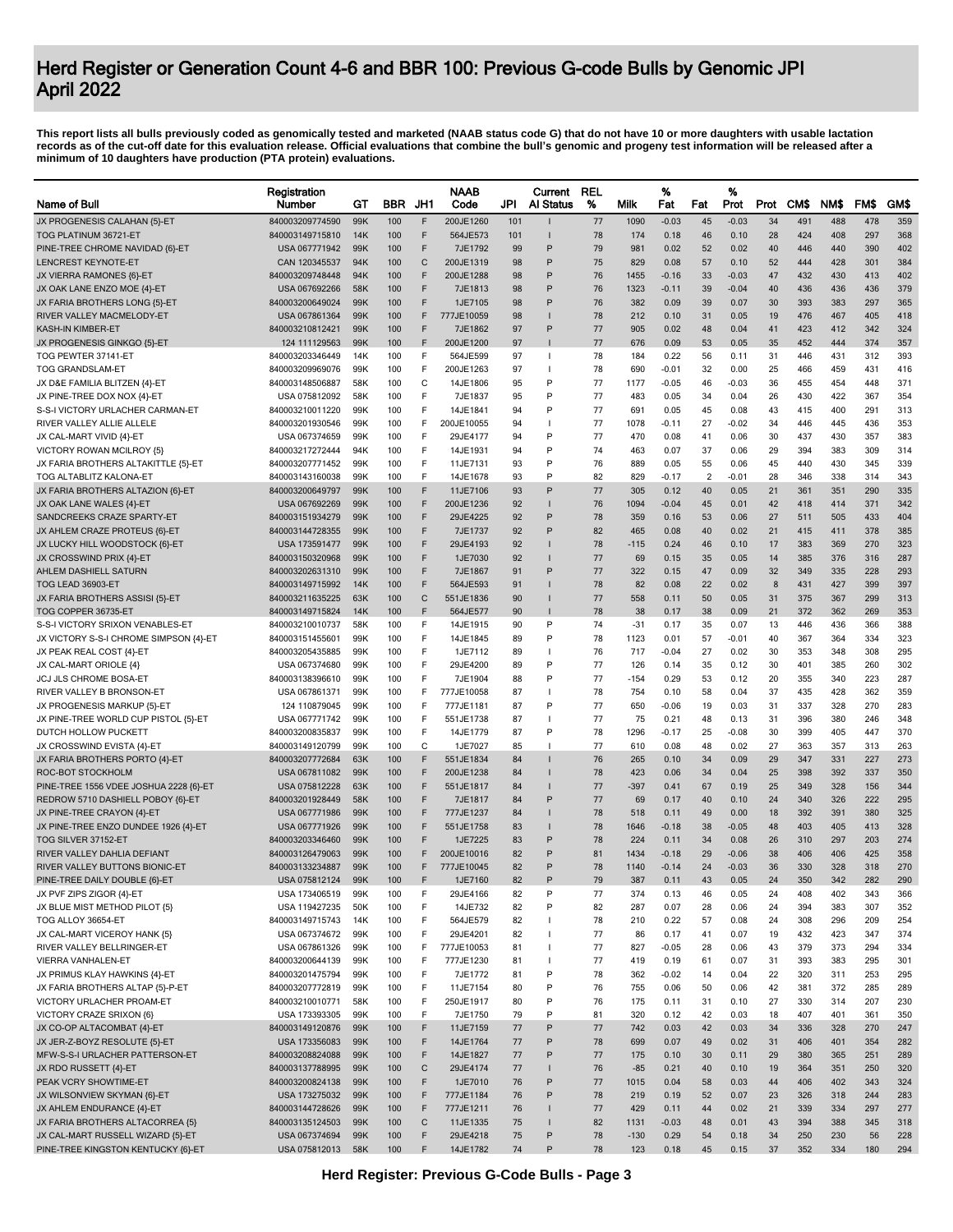| SCS          | PL.           | <b>DPR</b>       |                  | CCR HCR       | LIV              | EFI        | <b>Type</b><br><b>REL</b> | FS            | ST            | SR            | DF              | RA                                   | RW            | RL                                   | FA                                   | FU            | RH            | <b>RUW</b>    | UC               | UD                                   | ТP                       | TL                                   | RTP<br>RV    | <b>RTP</b><br>sv           | JUI            |
|--------------|---------------|------------------|------------------|---------------|------------------|------------|---------------------------|---------------|---------------|---------------|-----------------|--------------------------------------|---------------|--------------------------------------|--------------------------------------|---------------|---------------|---------------|------------------|--------------------------------------|--------------------------|--------------------------------------|--------------|----------------------------|----------------|
| 2.88         | 4.3           | $-2.5$           | $-1.7$           | 2.7           | 0.9              | 8.7        | 79                        | 1.6           | 1.5           | 0.4           | $1.2$           | H <sub>0.2</sub>                     | 0.8           | 0.0                                  | S0.6                                 | 2.2           | 1.6           | 0.3           | 1.1              | S1.8                                 | CO.6                     | L <sub>0.2</sub>                     | CO.9         | CO.3                       | 11.7           |
| 2.85         | 3.0           | $-0.1$           | $1.2$            | 3.6           | 0.7              | 8.5        | 80                        | 0.3           | 0.6           | 0.6           | 0.4             | L <sub>0.1</sub>                     | 0.9           | S1.3                                 | L <sub>0.2</sub>                     | 0.5           | 0.5           | $-0.2$        | 0.5              | D <sub>0.9</sub>                     | CO.3                     | L1.1                                 | W0.1         | CO.2                       | $-0.6$         |
| 2.98<br>2.98 | 1.3<br>0.8    | $-1.7$<br>$-1.4$ | $-1.0$<br>$-1.2$ | 2.2<br>0.3    | $-0.6$<br>$-0.3$ | 9.1<br>8.5 | 81<br>77                  | 1.6<br>0.2    | 0.5<br>1.4    | 0.1<br>$1.2$  | 2.2<br>0.7      | H1.2<br>L1.0                         | 0.4<br>0.7    | S <sub>0.7</sub><br>S <sub>0.4</sub> | L <sub>0.5</sub><br>S <sub>0.4</sub> | 0.4<br>0.6    | 0.9<br>$-0.2$ | 1.6<br>0.0    | 0.9<br>0.3       | D <sub>0.7</sub><br>D <sub>0.3</sub> | C1.9<br>W0.2             | L <sub>0.3</sub><br>L1.0             | C1.6<br>W0.9 | <b>B0.4</b><br>C1.0        | 4.1<br>$-3.0$  |
| 2.98         | 1.5           | $-1.2$           | $-0.1$           | 3.5           | 0.2              | 8.8        | 79                        | 0.5           | 0.4           | $-0.5$        | 0.8             | H <sub>0.2</sub>                     | $-0.1$        | S0.8                                 | S <sub>0.6</sub>                     | 0.3           | 0.5           | 0.0           | 0.8              | S <sub>0.2</sub>                     | C1.2                     | S <sub>0.1</sub>                     | CO.8         | CO.1                       | 3.2            |
| 3.04         | 3.1           | $-0.3$           | $-0.5$           | 1.7           | 0.4              | 8.4        | 79                        | 1.8           | 1.7           | $1.2$         | 1.1             | H <sub>0.8</sub>                     | 0.7           | P <sub>1.0</sub>                     | S <sub>1.2</sub>                     | 2.6           | 1.3           | 0.7           | 0.9              | S <sub>2.3</sub>                     | C1.0                     | L <sub>0.6</sub>                     | C1.0         | 0.0                        | 12.5           |
| 3.03<br>2.90 | 2.3<br>4.4    | 0.5<br>$-0.3$    | 1.1<br>1.0       | 3.7<br>0.5    | 1.7<br>0.7       | 6.8<br>8.8 | 78<br>80                  | 0.8<br>1.8    | 1.3<br>$-0.5$ | 0.7<br>$-0.8$ | 0.7<br>1.4      | H1.3<br>H1.2                         | 0.7<br>$-0.2$ | P <sub>0.3</sub><br>S <sub>0.2</sub> | S <sub>0.3</sub><br>S0.5             | 0.9<br>1.7    | 0.5<br>2.2    | $-0.3$<br>0.5 | 0.4<br>1.8       | S <sub>1.0</sub><br>S <sub>1.9</sub> | CO.6<br>CO.5             | L <sub>0.5</sub><br>L1.4             | CO.6<br>CO.7 | <b>B0.1</b><br><b>B0.6</b> | 4.9<br>13.3    |
| 2.85         | 2.3           | $-2.2$           | $-1.3$           | 0.7           | $-1.0$           | 8.2        | 78                        | 1.0           | 2.4           | 0.5           | 0.8             | H1.1                                 | 1.1           | S0.1                                 | S <sub>1.0</sub>                     | 2.0           | 1.4           | $-0.3$        | $-0.2$           | S2.8                                 | W1.6                     | L1.2                                 | W1.9         | <b>B0.5</b>                | 10.4           |
| 2.98         | 2.3           | $-2.4$<br>$-1.1$ | $-1.8$<br>$-0.2$ | 2.2           | 0.6              | 8.2        | 80<br>80                  | 1.2           | 1.7           | 0.3           | 1.0             | 0.0<br>H <sub>0.3</sub>              | 0.6           | P <sub>0.5</sub><br>S1.1             | S <sub>0.8</sub>                     | 2.3<br>0.5    | 1.4           | 0.1           | 0.2              | S <sub>2.7</sub>                     | CO.7                     | S <sub>0.2</sub><br>L <sub>0.4</sub> | CO.7<br>CO.3 | <b>B0.3</b><br>0.0         | 13.7<br>0.3    |
| 2.98<br>2.75 | 1.8<br>3.9    | 0.0              | 0.4              | 2.9<br>0.7    | 0.3<br>0.4       | 8.4<br>9.2 | 80                        | 0.4<br>1.0    | 0.1<br>0.2    | 0.2<br>$-0.6$ | 0.5<br>1.3      | H <sub>0.8</sub>                     | 0.4<br>-0.3   | P0.3                                 | L <sub>0.3</sub><br>S <sub>0.1</sub> | 0.7           | 0.4<br>1.3    | $-0.3$<br>1.3 | $-0.1$<br>0.1    | D <sub>0.8</sub><br>D <sub>0.3</sub> | CO.5<br>CO.4             | L <sub>0.5</sub>                     | CO.1         | B0.4                       | 4.8            |
| 2.94         | 2.5           | $-2.2$           | $-2.1$           | 1.3           | 0.2              | 7.9        | 79                        | 1.3           | 1.0           | 0.1           | 2.2             | H <sub>0.3</sub>                     | 0.4           | S0.7                                 | 0.0                                  | 1.3           | 2.0           | 0.9           | 0.7              | S <sub>0.9</sub>                     | CO.1                     | L <sub>0.9</sub>                     | W0.1         | B1.2                       | 10.7           |
| 2.95<br>2.85 | 3.9<br>2.7    | $-0.4$<br>$-1.7$ | $-0.2$<br>$-0.3$ | 1.5<br>1.6    | $1.2$<br>$-0.5$  | 8.0<br>8.4 | 80<br>79                  | 1.5<br>0.6    | 1.1<br>1.4    | 0.4<br>1.3    | 1.4<br>0.6      | H <sub>1.1</sub><br>H <sub>0.8</sub> | 0.5<br>1.3    | S <sub>0.2</sub><br>S <sub>0.2</sub> | S <sub>0.4</sub><br>S <sub>0.3</sub> | 1.7<br>1.0    | 2.0<br>$-0.4$ | 0.8<br>$-0.1$ | 1.3<br>$-0.4$    | S <sub>1.0</sub><br>S <sub>0.4</sub> | CO.8<br>W0.1             | L <sub>0.2</sub><br>0.0              | C1.2<br>W0.8 | B0.4<br>C1.0               | 12.1<br>$-1.0$ |
| 2.98         | 4.5           | $-0.9$           | $-0.1$           | 1.8           | 1.6              | 10.0       | 80                        | 1.9           | 1.9           | 0.4           | 1.8             | 0.0                                  | 0.6           | S <sub>0.2</sub>                     | S <sub>0.9</sub>                     | 1.7           | 2.3           | 1.5           | 1.4              | S2.0                                 | C1.0                     | L <sub>0.5</sub>                     | C1.8         | B0.6                       | 15.3           |
| 3.05         | 3.6           | 0.6              | 0.5              | 1.6           | 2.4              | 5.8        | 79                        | 0.1           | 0.3           | 0.8           | 0.2             | H <sub>0.3</sub>                     | 0.8           | S0.4                                 | S0.6                                 | 0.2           | 0.3           | $-0.7$        | $-0.3$           | D <sub>0.2</sub>                     | W0.9                     | L1.1                                 | W1.4         | <b>B0.5</b>                | $-0.6$         |
| 2.89<br>3.01 | 3.4<br>2.0    | $-0.4$<br>$-2.4$ | 0.4<br>$-2.3$    | 3.5<br>0.7    | 1.5<br>$-0.4$    | 8.4<br>7.7 | 77<br>78                  | 1.2<br>1.1    | 2.3<br>1.7    | 0.7<br>0.9    | $1.2$<br>1.0    | H0.6<br>H <sub>1.7</sub>             | 1.5<br>0.8    | S0.2<br>P <sub>0.5</sub>             | S0.6<br>S <sub>1.1</sub>             | 1.5<br>1.1    | 1.0<br>0.5    | $-0.1$<br>0.3 | 0.8<br>1.0       | S <sub>1.4</sub><br>S <sub>1.0</sub> | W0.3<br>CO.7             | 0.0<br>L1.0                          | CO.1<br>C1.3 | CO.7<br>B0.5               | 7.0<br>6.0     |
| 2.71         | 3.3           | 1.7              | 2.3              | 4.6           | 1.0              | 9.5        | 81                        | 0.6           | 0.8           | $-0.1$        | 0.8             | L <sub>0.7</sub>                     | -0.3          | 0.0                                  | S <sub>0.2</sub>                     | 0.0           | 1.0           | 0.5           | 0.2              | S <sub>0.2</sub>                     | CO.3                     | S0.2                                 | W0.2         | B0.7                       | 4.6            |
| 2.84         | 2.0           | 0.3              | 0.5              | 1.5           | 0.4              | 8.4        | 78                        | 1.1           | 1.3           | 0.4           | 0.7             | H2.3                                 | 0.8           | P0.3                                 | S <sub>1.2</sub>                     | 3.0           | 1.1           | $-0.4$        | 0.0              | S2.4                                 | C1.3                     | L <sub>0.1</sub>                     | CO.7         | CO.4                       | 12.0           |
| 3.02<br>3.12 | 2.4<br>3.6    | $-1.4$<br>$-2.6$ | $-0.9$<br>$-1.8$ | 2.6<br>1.3    | $-0.4$<br>0.7    | 8.2<br>9.6 | 79<br>80                  | 1.1<br>2.1    | 2.0<br>0.2    | 1.0<br>$-0.5$ | 0.8<br>1.5      | H <sub>0.3</sub><br>H0.1             | 0.5<br>0.2    | S0.1<br>P1.1                         | S0.4<br>S <sub>0.7</sub>             | 2.0<br>2.6    | 0.9<br>3.2    | 0.4<br>1.0    | 0.0<br>0.9       | S2.0<br>S <sub>2.6</sub>             | CO.4<br>CO.1             | L <sub>0.6</sub><br>L1.1             | 0.0<br>CO.2  | CO.6<br>B <sub>0.4</sub>   | 8.0<br>18.3    |
| 3.00         | 3.1           | 0.3              | 1.3              | 1.0           | 0.8              | 8.8        | 81                        | 1.4           | 1.3           | $-0.3$        | $1.2$           | H <sub>0.1</sub>                     | 0.3           | S <sub>0.6</sub>                     | S <sub>0.2</sub>                     | 1.7           | 1.5           | 0.0           | 0.9              | S <sub>2.1</sub>                     | C1.3                     | L2.0                                 | C1.6         | <b>B0.1</b>                | 10.6           |
| 2.88         | 2.1           | $-0.5$           | $-0.2$           | 1.3           | 2.6              | 9.0        | 80                        | 2.3           | 3.2           | 0.3           | 2.6             | L <sub>0.2</sub>                     | 1.1           | S <sub>0.3</sub>                     | S <sub>1.0</sub>                     | 1.9           | 3.0           | 1.6           | 2.1              | S <sub>2.1</sub>                     | C1.6                     | L1.8                                 | C1.8         | <b>B0.3</b>                | 16.7           |
| 2.89<br>2.92 | 4.3<br>2.2    | $-0.4$<br>0.3    | $-0.9$<br>0.8    | 0.4<br>2.6    | 2.0<br>0.8       | 6.6<br>7.9 | 78<br>79                  | 2.5<br>1.0    | 2.9<br>2.9    | 0.6<br>1.7    | 1.8<br>0.6      | H0.6<br>L <sub>0.5</sub>             | 1.3<br>1.7    | P1.3<br>S0.6                         | S2.4<br>S0.6                         | 4.0<br>1.3    | 3.6<br>0.6    | 0.4<br>0.0    | 0.7<br>0.3       | S4.2<br>S <sub>0.9</sub>             | CO.3<br>CO.3             | 0.0<br>L <sub>0.9</sub>              | 0.0<br>CO.1  | <b>B1.1</b><br>CO.2        | 26.2<br>4.5    |
| 2.94         | 5.8           | 2.4              | 3.0              | 3.5           | 3.6              | 8.2        | 80                        | 0.1           | $-0.3$        | 0.0           | $-1.1$          | H <sub>0.4</sub>                     | $-0.4$        | P <sub>0.1</sub>                     | S <sub>0.8</sub>                     | 1.3           | $-0.5$        | $-1.1$        | $-0.5$           | S <sub>1.3</sub>                     | W0.1                     | S <sub>0.9</sub>                     | W0.1         | <b>B0.1</b>                | 3.4            |
| 2.97         | 2.5           | $-0.5$           | 0.5              | 3.1           | 0.1              | 6.5        | 78                        | 1.5           | 1.6           | 1.4           | 0.3             | H <sub>0.7</sub>                     | 1.5           | P <sub>0.1</sub>                     | S <sub>0.3</sub>                     | 2.0           | 1.4           | 0.2           | 0.6              | S <sub>1.2</sub>                     | W0.3                     | L1.5                                 | W0.6         | <b>B0.8</b>                | 8.9            |
| 3.01<br>2.86 | 3.2<br>3.6    | 1.4<br>$-0.4$    | 2.7<br>0.1       | 3.8<br>0.5    | 0.5<br>2.4       | 5.9<br>9.1 | 79<br>77                  | 1.2<br>1.2    | 1.0<br>-0.1   | 0.9<br>$-0.8$ | 0.9<br>1.1      | H <sub>0.4</sub><br>H <sub>0.7</sub> | 1.1<br>-0.7   | S0.2<br>S0.2                         | S0.9<br>S <sub>0.2</sub>             | 1.2<br>1.3    | 1.3<br>1.8    | 0.5<br>0.3    | 1.0<br>1.3       | S <sub>0.5</sub><br>S <sub>1.0</sub> | C1.2<br>CO.6             | L <sub>0.9</sub><br>L <sub>0.2</sub> | CO.9<br>C1.2 | CO.1<br>B0.2               | 6.8<br>10.5    |
| 3.00         | 0.1           | $-2.0$           | $-1.7$           | $-0.2$        | $-0.7$           | 7.7        | 79                        | 1.6           | 1.6           | 0.7           | 1.4             | H <sub>0.7</sub>                     | 1.3           | S <sub>0.6</sub>                     | S <sub>0.5</sub>                     | 2.3           | 1.6           | 1.2           | 0.9              | S <sub>1.3</sub>                     | C1.8                     | L <sub>0.3</sub>                     | C1.3         | B0.6                       | 12.7           |
| 3.00         | 3.6           | 1.1              | 0.0              | 3.6           | 2.3              | 6.2        | 78                        | 1.3           | 2.8           | 1.4           | 0.2             | H1.3                                 | 1.2           | P0.8                                 | S <sub>1.5</sub>                     | 2.4           | 0.6           | $-0.5$        | 0.1              | S3.0                                 | 0.0                      | L <sub>0.5</sub>                     | W0.2         | CO.1                       | 10.1           |
| 2.92<br>2.94 | 3.0<br>1.7    | $-1.3$<br>$-1.4$ | $-0.5$<br>$-0.5$ | 0.0<br>0.5    | 2.0<br>$-1.0$    | 8.4<br>9.3 | 79<br>80                  | 1.3<br>1.8    | 0.6<br>1.3    | 0.7<br>0.7    | 0.6<br>0.7      | H1.0<br>H1.0                         | 1.3<br>1.4    | S0.1<br>P0.5                         | S0.9<br>S1.0                         | 2.6<br>4.0    | 1.3<br>1.8    | $-0.2$<br>0.5 | 0.7<br>0.7       | S1.8<br>S3.5                         | C1.4<br>C1.8             | L <sub>0.6</sub><br>L <sub>0.3</sub> | C1.3<br>C1.0 | B0.1<br>B0.9               | 11.8<br>19.9   |
| 3.03         | 1.6           | $-2.6$           | $-1.7$           | 1.2           | $-1.0$           | 8.8        | 80                        | 1.0           | 0.3           | 0.1           | 1.1             | L1.0                                 | 0.4           | S0.6                                 | L <sub>0.6</sub>                     | 0.9           | 1.1           | 1.3           | 1.8              | S <sub>0.1</sub>                     | C1.9                     | S0.9                                 | C1.9         | 0.0                        | 7.9            |
| 2.87         | 2.9           | 0.0              | 1.3              | 4.8           | 2.1              | 8.3        | 79                        | 0.3           | 1.6           | 0.5           | 0.1             | H <sub>0.6</sub>                     | 0.5           | P0.1                                 | S <sub>1.0</sub>                     | 1.1           | 0.4           | $-0.5$        | $-1.3$           | S <sub>0.2</sub>                     | W0.7                     | S0.1                                 | W1.0         | CO.8                       | 0.9            |
| 3.00<br>3.01 | 1.8<br>4.3    | $-0.7$<br>1.4    | 0.1<br>2.8       | 3.4<br>0.7    | 0.3<br>2.3       | 6.7<br>7.5 | 78<br>80                  | $-0.5$<br>0.5 | -0.5<br>0.1   | 0.4<br>1.3    | -0.3<br>0.1     | H1.2<br>L <sub>0.2</sub>             | 0.0<br>0.4    | P0.1<br>S <sub>0.4</sub>             | S0.1<br>S <sub>0.6</sub>             | $-1.0$<br>0.5 | $-1.5$<br>0.5 | $-1.0$<br>0.7 | $-0.2$<br>1.2    | D1.8<br>D <sub>0.6</sub>             | CO.6<br>CO.8             | L <sub>0.2</sub><br>L <sub>0.1</sub> | CO.5<br>CO.7 | 0.0<br>B0.2                | $-9.2$<br>2.4  |
| 2.90         | 2.3           | $-1.6$           | $-2.2$           | 0.2           | 2.1              | 7.2        | 79                        | 1.6           | 3.0           | 1.1           | 1.8             | L <sub>0.1</sub>                     | 1.7           | P <sub>0.5</sub>                     | S <sub>1.3</sub>                     | 2.2           | 1.9           | 1.1           | 0.9              | S <sub>1.7</sub>                     | C <sub>2.4</sub>         | L <sub>0.3</sub>                     | C2.0         | B <sub>0.2</sub>           | 14.1           |
| 2.81         | 2.3           | $-0.9$           | $-0.4$           | 2.3           | 0.0              | 6.2        | 77                        | 0.7           | 1.6           | 0.6           | 0.3             | L <sub>0.4</sub>                     | 0.6           | P0.5<br>P <sub>0.4</sub>             | S0.9                                 | 1.9           | 0.4           | $-1.0$        | $-0.5$           | S <sub>2.1</sub>                     | W0.5                     | L <sub>0.8</sub>                     | W1.0         | CO.6<br><b>B0.3</b>        | 5.3            |
| 3.06<br>3.00 | 3.4<br>$-0.6$ | 0.0<br>$-0.2$    | 0.7<br>0.1       | 1.8<br>3.5    | 0.6<br>0.1       | 9.1<br>5.3 | 80<br>78                  | 1.3<br>0.1    | 1.4<br>0.6    | $-0.1$<br>1.1 | 1.1<br>0.6      | L <sub>0.3</sub><br>H0.6             | 0.3<br>0.6    | S0.3                                 | S0.5<br>S0.5                         | 1.7<br>$-0.7$ | 1.8<br>$-0.8$ | 0.4<br>$-0.1$ | 0.8<br>0.5       | S <sub>1.9</sub><br>D <sub>1.1</sub> | CO.4<br>CO.7             | L1.0<br>L <sub>0.6</sub>             | CO.7<br>CO.4 | CO.8                       | 11.7<br>$-6.6$ |
| 2.94         | 2.1           | $-0.2$           | 1.1              | 4.0           | 0.3              | 6.8        | 78                        | 1.4           | 1.3           | 0.7           | 1.1             | H1.1                                 | 1.1           | S <sub>0.2</sub>                     | 0.0                                  | 0.8           | 0.8           | 0.1           | 0.7              | D <sub>0.1</sub>                     | CO.5                     | L <sub>0.9</sub>                     | CO.4         | B <sub>0.9</sub>           | 4.4            |
| 3.02         | 3.0           | $-0.6$           | 0.0              | 1.4           | 2.5              | 7.8        | 80                        | 1.8           | 1.7           | 0.8           | 1.3             | H <sub>0.7</sub>                     | 1.1           | P <sub>0.6</sub>                     | S <sub>1.4</sub>                     | 2.4           | 1.5           | $-0.2$        | 1.3              | S <sub>2.8</sub>                     | CO.6                     | L1.7                                 | CO.8         | B <sub>0.2</sub>           | 12.8           |
| 3.05<br>2.89 | 2.2<br>1.8    | $-1.4$<br>0.3    | $-1.5$<br>0.8    | 1.0<br>1.6    | 1.6<br>0.7       | 8.7<br>9.1 | 80<br>80                  | 1.0<br>0.1    | 1.2<br>1.8    | 1.2<br>0.7    | 1.3<br>0.1      | H <sub>1.2</sub><br>L <sub>0.4</sub> | 0.9<br>0.9    | S <sub>0.4</sub><br>S0.2             | S <sub>0.2</sub><br>L <sub>0.2</sub> | 0.7<br>1.7    | 0.3<br>0.4    | 0.9<br>$-0.7$ | $-0.1$<br>$-0.3$ | D <sub>0.7</sub><br>S <sub>1.7</sub> | CO.5<br>CO.1             | L <sub>0.2</sub><br>L1.0             | CO.3<br>0.0  | C1.0<br>B0.5               | $-0.6$<br>6.4  |
| 2.85         | 2.6           | $-0.6$           | $-0.3$           | 0.1           | 0.0              | 7.3        | 81                        | 0.5           | $-0.7$        | 0.7           | 0.7             | 0.0                                  | $-0.2$        | P0.5                                 | S0.4                                 | $-0.3$        | 0.3           | 0.9           | 0.5              | D <sub>2.5</sub>                     | CO.5                     | S0.3                                 | C1.0         | CO.6                       | $-3.8$         |
| 2.94         | 2.4           | $-1.1$           | 0.7              | 3.1           | 0.6              | 8.7        | 80                        | 1.4           | 1.4           | 0.8           | 1.4             | H <sub>0.4</sub>                     | 1.3           | S <sub>0.1</sub>                     | S <sub>0.9</sub>                     | 2.4           | 1.8           | 0.3           | 0.8              | S <sub>1.3</sub>                     | C1.9                     | L1.0                                 | C1.5         | CO.1                       | 11.8           |
| 2.95<br>3.04 | 2.1<br>2.2    | $-0.6$<br>$-0.9$ | $-0.5$<br>$-1.1$ | 1.4<br>0.8    | 1.6<br>$-1.1$    | 8.4<br>5.7 | 80<br>79                  | 1.7<br>0.7    | 2.3<br>$-1.1$ | 0.8<br>$-0.2$ | 1.9<br>0.2      | H <sub>0.9</sub><br>H1.2             | 1.4<br>$-0.3$ | 0.0<br>S0.2                          | S <sub>1.2</sub><br>L <sub>0.3</sub> | 1.5<br>0.6    | 1.5<br>0.4    | 0.7<br>0.0    | 1.0<br>1.0       | S <sub>1.6</sub><br>S1.0             | C1.3<br>CO.7             | L <sub>0.8</sub><br>L <sub>0.3</sub> | C1.7<br>C1.0 | CO.5<br><b>B0.1</b>        | 9.8<br>4.8     |
| 2.88         | 2.1           | $-0.7$           | $-0.8$           | 1.0           | 2.0              | 8.2        | 81                        | 0.0           | $-0.7$        | $-0.7$        | 0.1             | L1.9                                 | $-1.2$        | S0.1                                 | L <sub>0.2</sub>                     | $-0.5$        | 0.9           | 0.0           | $-0.7$           | D <sub>0.3</sub>                     | W1.5                     | L <sub>0.3</sub>                     | W2.0         | B0.3                       | $-0.1$         |
| 2.87<br>3.02 | 0.7<br>3.5    | $-1.3$<br>$-0.2$ | 0.0<br>0.2       | 3.2<br>2.0    | $-0.2$<br>1.9    | 8.3<br>6.9 | 80<br>79                  | 0.8<br>0.4    | 2.4<br>$-1.4$ | 1.1<br>$-0.1$ | $1.2$<br>$-0.7$ | L <sub>0.1</sub><br>H1.0             | 1.8<br>0.0    | S1.4<br>S0.3                         | S <sub>0.4</sub><br>S <sub>0.2</sub> | 1.8<br>1.0    | 1.0<br>0.4    | 0.1<br>$-1.1$ | $-0.1$<br>$-0.6$ | S <sub>0.7</sub><br>S <sub>0.1</sub> | C1.1<br>W0.7             | L <sub>0.2</sub><br>L <sub>0.4</sub> | CO.6<br>W1.2 | C1.0<br>CO.5               | 5.9<br>0.6     |
| 3.19         | 2.4           | $-0.6$           | 1.0              | 3.6           | 0.1              | 7.7        | 79                        | 0.5           | $-0.2$        | 0.5           | 0.0             | H0.6                                 | 0.6           | P0.3                                 | S0.3                                 | 1.1           | 1.0           | $-0.1$        | $-0.5$           | D <sub>0.1</sub>                     | W0.6                     | L <sub>0.4</sub>                     | W1.1         | CO.2                       | 2.8            |
| 2.97         | 0.6           | $-3.5$           | $-2.8$           | 1.0           | $-0.4$           | 9.0        | 80                        | 1.6           | 1.0           | 0.6           | 2.0             | H <sub>0.9</sub>                     | 0.5           | S0.2                                 | L <sub>0.1</sub>                     | 1.4           | 2.6           | 1.1           | 1.5              | S <sub>0.7</sub>                     | W0.7                     | L1.0                                 | W0.7         | <b>B0.5</b>                | 11.0           |
| 2.84<br>3.09 | 3.1<br>1.7    | 1.3<br>$-1.8$    | 1.5<br>$-2.5$    | 3.1<br>1.2    | 1.6<br>0.7       | 8.1<br>6.8 | 79<br>77                  | 0.2<br>0.6    | 0.8<br>1.9    | 0.2<br>$1.2$  | $-0.5$<br>1.5   | H <sub>0.3</sub><br>L <sub>0.4</sub> | 0.3<br>1.1    | P0.6<br>S <sub>0.4</sub>             | S0.9<br>S0.7                         | 2.6<br>$-0.1$ | $-0.2$<br>0.3 | $-1.3$<br>0.5 | $-1.7$<br>0.3    | S <sub>2.7</sub><br>D <sub>0.8</sub> | W0.9<br>CO.6             | S1.6<br>S0.1                         | W1.4<br>CO.7 | C <sub>2.3</sub><br>CO.8   | 4.6<br>$-1.1$  |
| 2.83         | 2.6           | $-1.6$           | $-1.0$           | 2.0           | 0.0              | 7.9        | 77                        | 1.5           | 1.5           | 1.0           | 0.9             | H <sub>1.2</sub>                     | 1.3           | P0.5                                 | S1.0                                 | 3.2           | 1.8           | 0.0           | 0.4              | S <sub>2.1</sub>                     | 0.0                      | L1.0                                 | W0.6         | <b>B0.7</b>                | 13.8           |
| 2.96         | 1.9           | $-1.6$           | $-1.7$           | $-1.6$        | 2.1              | 8.2        | 81                        | 1.4           | 0.3           | $-0.9$        | 1.4             | H <sub>0.7</sub>                     | $-0.7$        | 0.0                                  | S <sub>0.3</sub>                     | 1.3           | 2.3           | 0.4           | 1.3              | S <sub>1.5</sub>                     | CO.2                     | L1.8                                 | CO.8         | <b>B1.3</b>                | 12.7           |
| 2.92<br>3.01 | 1.8<br>2.5    | $-1.8$<br>$-3.2$ | $-1.2$<br>$-3.0$ | 2.1<br>$-0.2$ | 1.1<br>1.6       | 6.5<br>8.1 | 79<br>80                  | 1.1<br>1.3    | 1.9<br>0.3    | $1.2$<br>0.7  | 1.0<br>0.8      | H <sub>0.1</sub><br>H0.5             | $1.2$<br>0.3  | P <sub>0.1</sub><br>S0.3             | S <sub>1.1</sub><br>S <sub>0.3</sub> | 1.7<br>2.2    | 0.3<br>0.9    | 0.1<br>0.3    | 0.5<br>0.6       | S <sub>0.8</sub><br>S <sub>1.5</sub> | C <sub>2.5</sub><br>C1.4 | S0.6<br>L <sub>0.4</sub>             | C2.2<br>C1.2 | CO.8<br>0.0                | 6.2<br>9.5     |
| 2.91         | 2.5           | $-2.2$           | $-0.9$           | 1.0           | 0.2              | 8.8        | 79                        | 0.5           | 0.2           | $-0.6$        | 0.2             | H1.5                                 | $-0.2$        | S0.1                                 | S0.1                                 | 1.7           | 0.7           | $-1.0$        | $-0.8$           | S1.4                                 | W1.1                     | L <sub>0.5</sub>                     | W1.9         | CO.3                       | 4.6            |
| 2.97         | 2.0           | $-0.7$           | 0.0              | 2.3           | $-0.2$           | 7.3        | 78                        | 0.5           | 0.0           | $-0.3$        | $-0.2$          | L <sub>0.2</sub>                     | $-0.2$        | S0.7                                 | S0.1                                 | 2.0           | 0.2           | $-0.7$        | 0.2              | S1.7                                 | C1.3                     | S0.3                                 | CO.7         | C1.2                       | 5.9            |
| 3.14<br>3.08 | 1.6<br>1.6    | $-2.4$<br>$-0.3$ | $-1.4$<br>0.1    | 1.7<br>1.7    | $-1.3$<br>0.3    | 8.6<br>8.8 | 79<br>80                  | 0.6<br>0.9    | 1.1<br>1.5    | 0.9<br>$1.2$  | 0.9<br>$1.2$    | L1.5<br>H <sub>0.7</sub>             | 0.9<br>1.7    | S <sub>0.5</sub><br>S1.0             | L <sub>0.2</sub><br>S0.7             | 0.6<br>1.6    | 1.0<br>0.9    | 0.8<br>0.6    | 0.3<br>0.8       | D <sub>0.6</sub><br>S <sub>0.2</sub> | CO.1<br>C1.5             | S <sub>0.2</sub><br>S0.4             | W0.1<br>C1.8 | C1.4<br>CO.8               | 1.1<br>6.3     |
| 3.01         | 2.0           | $-1.3$           | $-1.4$           | 1.5           | 0.3              | 7.5        | 79                        | 1.9           | 1.4           | 0.4           | 1.4             | H <sub>0.8</sub>                     | 0.7           | P0.4                                 | S0.9                                 | 2.7           | 1.8           | 1.4           | 0.8              | S <sub>2.1</sub>                     | C1.7                     | L <sub>0.9</sub>                     | C1.2         | <b>B1.2</b>                | 15.6           |
| 2.98         | 0.5           | $-3.1$           | $-3.5$           | $-1.6$        | $-1.2$           | 7.4        | 80                        | 0.4           | 0.5           | $-0.2$        | 1.0             | L1.0                                 | $-0.2$        | S0.8                                 | L <sub>0.1</sub>                     | 1.2           | 0.4           | 0.0           | $-0.6$           | S <sub>0.8</sub>                     | CO.9                     | S <sub>0.5</sub>                     | CO.8         | C1.3                       | 3.5            |
| 3.08<br>3.04 | $-1.2$<br>0.8 | $-0.8$<br>$-1.4$ | 0.2<br>$-0.6$    | 2.7<br>0.9    | $-0.7$<br>0.2    | 7.8<br>8.2 | 79<br>80                  | 0.9<br>0.2    | 3.8<br>0.8    | 1.4<br>0.3    | 1.3<br>0.6      | H1.0<br>H <sub>0.8</sub>             | 1.7<br>0.6    | P <sub>0.5</sub><br>S0.1             | S <sub>1.0</sub><br>S0.1             | 1.4<br>$-0.4$ | 0.9<br>$-0.8$ | 0.0<br>$-0.3$ | 0.5<br>0.0       | S <sub>1.8</sub><br>D1.2             | C1.4<br>CO.3             | L <sub>0.9</sub><br>L <sub>0.4</sub> | CO.8<br>0.0  | <b>B0.3</b><br>C1.2        | 8.6<br>$-7.2$  |
|              |               |                  |                  |               |                  |            |                           |               |               |               |                 |                                      |               |                                      |                                      |               |               |               |                  |                                      |                          |                                      |              |                            |                |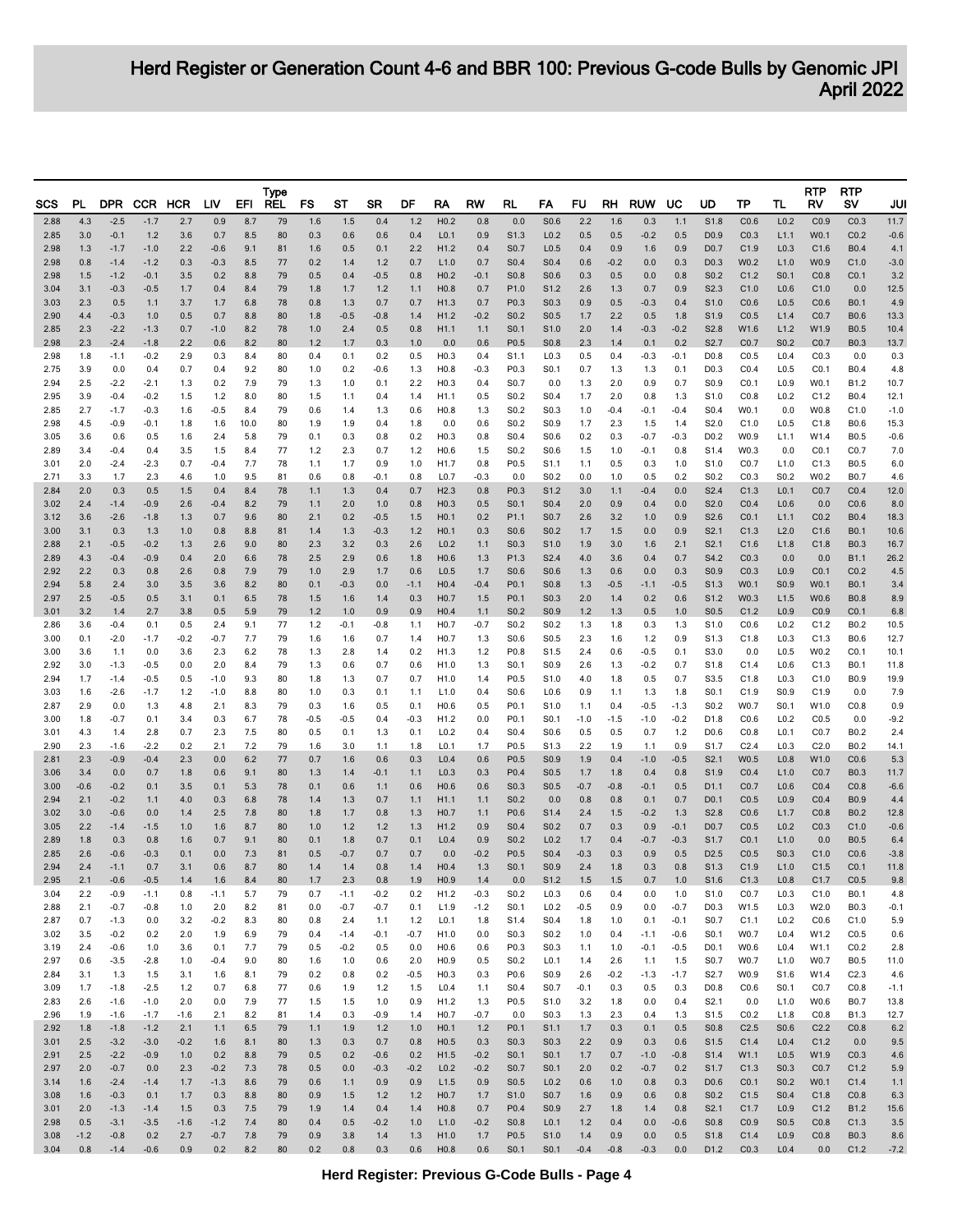|                                                                  | Registration                     |            |            |                  | <b>NAAB</b>          |                | Current      | <b>REL</b> |               | %               |                | %            |                |                |                |            |            |
|------------------------------------------------------------------|----------------------------------|------------|------------|------------------|----------------------|----------------|--------------|------------|---------------|-----------------|----------------|--------------|----------------|----------------|----------------|------------|------------|
| <b>Name of Bull</b>                                              | Number                           | GТ         | <b>BBR</b> | JH1              | Code                 | JPI            | Al Status    | %          | Milk          | Fat             | Fat            | Prot         | Prot           | CM\$           | NM\$           | FM\$       | GM\$       |
| JX FARIA BROTHERS BIG BABY {4}-ET                                | 840003149595984                  | 99K        | 100        | F                | 29JE4183             | 73             | H            | 77         | 1303          | $-0.10$         | 41             | $-0.05$      | 36             | 377            | 378            | 392        | 290        |
| JX SANDCREEK SOLDIER {4}-ET                                      | 840003134637613                  | 99K        | 100        | F                | 1JE1098              | 72             | P            | 80         | 196           | 0.12            | 36             | 0.07         | 23             | 327            | 321            | 247        | 346        |
| JX AARDEMA PILGRIM TAYLOR {5}                                    | 840003130366601                  | 99K        | 100        | F                | 1JE943               | 72             | T            | 78         | 551           | $-0.03$         | 20             | $-0.01$      | 19             | 298            | 294            | 277        | 253        |
| SCHOENE KUH MOOFASA-ET                                           | USA 119734375                    | 99K        | 100        | F                | 200JE1107            | 69             | P            | 81         | 757           | 0.11            | 60             | 0.07         | 44             | 428            | 420            | 326        | 335        |
| JX ALL LYNNS KLAY DESTINY {4}-P-ET<br>PRIMUS DASHIELL DECATUR-ET | USA 173502448<br>USA 173826920   | 99K<br>58K | 100<br>100 | F<br>$\mathsf C$ | 7JE1774<br>7JE1890   | 69             | P<br>P       | 79<br>77   | 666<br>$-33$  | $-0.04$<br>0.20 | 24<br>41       | 0.02<br>0.11 | 28<br>22       | 318<br>305     | 314<br>291     | 278<br>183 | 249<br>224 |
| JX FARIA BROTHERS COUTINHO {4}-ET                                | 840003140305996                  | 99K        | 100        | F                | 551JE1711            | 69<br>69       | J.           | 78         | 87            | 0.20            | 46             | 0.06         | 17             | 404            | 394            | 323        | 274        |
| PROGENESIS HARDWORKER-ET                                         | CAN 012302927                    | 99K        | 100        | С                | 200JE1060            | 67             | P            | 81         | 1054          | -0.09           | 32             | 0.00         | 39             | 325            | 320            | 285        | 257        |
| JX GOLDEN HILL LUCKY BOB {4}                                     | USA 173368215                    | 99K        | 100        | F                | 97JE185              | 67             |              | 77         | 65            | 0.08            | 21             | 0.07         | 17             | 343            | 336            | 268        | 319        |
| JX AVI-LANCHE JLS ENZO DELTRON {4}                               | 840003148506270                  | 99K        | 100        | F                | 14JE1784             | 65             | P            | 77         | 1338          | $-0.09$         | 44             | $-0.06$      | 36             | 311            | 315            | 337        | 259        |
| PRIMUS JLS DASHIELL WACO-ET                                      | USA 173774090                    | 58K        | 100        | F                | 14JE1889             | 65             | P            | 78         | 476           | 0.00            | 23             | 0.06         | 30             | 250            | 240            | 164        | 197        |
| JX AJ GARNETT GROVER {4}-ET                                      | USA 067443778                    | 99K        | 100        | F                | 29JE4145             | 65             |              | 78         | 746           | 0.02            | 41             | $-0.01$      | 26             | 306            | 307            | 294        | 295        |
| JX CO-OP JODECI MEEKO {4}-P-ET                                   | 840003146960089                  | 99K        | 100        | F                | 1JE5014              | 65             | P            | 78         | 171           | 0.08            | 25             | 0.05         | 17             | 337            | 331            | 275        | 262        |
| SEXING VR BENNETT-ET                                             | 840003146618025                  | 63K        | 100        | F                | 551JE1791            | 64             |              | 77         | 1055          | $-0.02$         | 46             | 0.00         | 38             | 395            | 398            | 377        | 310        |
| PROGENESIS MALARKEY-ET                                           | CAN 109793000                    | 99K        | 100        | F                | 200JE1100            | 64             |              | 78         | 861           | $-0.05$         | 31             | $-0.02$      | 27             | 271            | 270            | 263        | 252        |
| JX PEAK ALTAMAHOMES {4}-ET                                       | 840003200824201                  | 99K        | 100        | F                | 11JE7082             | 62             | P            | 77         | 940           | $-0.06$         | 32             | 0.02         | 39             | 310            | 307            | 259        | 224        |
| JX FARIA BROTHERS AMOS {4}-ET                                    | 840003149595399                  | 99K        | 100        | F                | 777JE1194            | 62             | -            | 78         | 715           | 0.03            | 42             | 0.02         | 31             | 262            | 257            | 213        | 186        |
| JX PROGENESIS MILEAGE {5}-ET                                     | 124 109960135                    | 99K        | 100        | F                | 200JE1112            | 61             | P            | 78         | 1363          | $-0.04$         | 56             | $-0.02$      | 46             | 344            | 342            | 318        | 214        |
| JX FARIA BROTHERS MOSS {4}-ET                                    | 840003135124498                  | 99K        | 100        | F                | 200JE1124            | 61             | P            | 79         | 1140          | $-0.01$         | 53             | $-0.02$      | 38             | 402            | 405            | 396        | 347        |
| JX AHLEM BROTHERS JLS DANCER ADIOS {4}-ET                        | 840003138396603                  | 99K        | 100        | C                | 14JE1790             | 60             | P            | 76         | 895           | $-0.15$         | 9              | $-0.06$      | 20             | 230            | 236            | 271        | 204        |
| JX FARIA BROTHERS FELTON {5}                                     | 840003135124089                  | 99K        | 100        | F                | 200JE1119            | 59             | P            | 82         | 732           | -0.11           | 12             | 0.02         | 32             | 384            | 381            | 337        | 299        |
| JX FARIA BROTHERS BAMBA {5}-ET                                   | 840003144724690                  | 99K        | 100        | F                | 14JE1713             | 58             | P            | 78         | 56            | 0.16            | 37             | 0.07         | 16             | 248            | 242            | 179        | 217        |
| JX FARIA BROTHERS ZACH LOWE {5}-ET                               | 840003144724385                  | 99K        | 100<br>100 | F                | 29JE4136             | 58             | J.<br>P      | 82         | $-257$        | 0.23            | 35             | 0.11         | 13             | 233<br>288     | 218            | 116        | 233        |
| JX RIVER VALLEY BRAVO {6}-ET                                     | USA 067861243                    | 99K        |            | C                | 200JE10040           | 57             |              | 78         | 970           | $-0.05$         | 36             | 0.01         | 37             |                | 283            | 244        | 206        |
| JX SHOT OF NAT ALVIN {4}-ET<br>JX PEAK ALTACOOLDUDE {4}-ET       | USA 067801269<br>840003200824585 | 99K<br>99K | 100<br>100 | F<br>F           | 29JE4182<br>11JE7079 | 56<br>55       | H<br>H       | 77<br>76   | 165<br>610    | -0.01<br>0.01   | 5<br>31        | 0.01<br>0.01 | 8<br>25        | 259<br>257     | 255<br>256     | 238<br>228 | 177<br>206 |
| JX BLUE MIST PROP JOE SUPREME {4}                                | USA 119603897                    | 99K        | 100        | F                | 97JE154              | 55             | J.           | 78         | 501           | 0.06            | 38             | 0.01         | 21             | 263            | 259            | 229        | 238        |
| DULET DOMINGO                                                    | CAN 111585453                    | 58K        | 100        | F                | 250JE1803            | 53             | P            | 77         | -434          | 0.26            | 33             | 0.15         | 16             | 294            | 279            | 145        | 238        |
| SUNSET CANYON DIXIES DELIGHT-ET                                  | USA 118714060                    | 80K        | 100        | F                | 97JE135              | 51             | $\mathbf{I}$ | 87         | 761           | $-0.08$         | 19             | $-0.05$      | 17             | 282            | 286            | 313        | 247        |
| RIVENDALE CHROME LIFTOFF-ET                                      | 840003206094727                  | 63K        | 100        | F                | 551JE1804            | 51             | л            | 78         | 125           | 0.05            | 17             | $-0.02$      | $\overline{1}$ | 185            | 183            | 191        | 147        |
| SCENIC VIEW ASTUTE-P-ET                                          | USA 067359183                    | 99K        | 100        | F                | 91JE5822             | 46             | P            | 80         | 761           | $-0.05$         | 25             | $-0.03$      | 21             | 159            | 158            | 162        | 103        |
| JX PEAK VCRY MIXUP {4}-ET                                        | 840003149335212                  | 99K        | 100        | F                | 1JE7022              | 44             | P            | 76         | 1331          | $-0.14$         | 33             | $-0.05$      | 37             | 212            | 216            | 233        | 132        |
| JX PINE-TREE PROTOTYPE {5}-ET                                    | USA 067671699                    | 99K        | 100        | F                | 777JE1197            | 44             |              | 77         | 371           | 0.06            | 30             | 0.04         | 23             | 220            | 212            | 154        | 126        |
| SIMPLY NATURAL PHAROAH DUKE                                      | USA 067199400                    | 80K        | 100        | F                | 76JE173              | 40             |              | 77         | 974           | $-0.09$         | 27             | $-0.04$      | 27             | 146            | 144            | 147        | 92         |
| <b>ISGB GRAHAMS GOLD-P-ET</b>                                    | GBR 178302905                    | 63K        | 100        | F                | 522JE1726            | 40             |              | 77         | $-316$        | 0.15            | 16             | 0.05         | $-1$           | 163            | 156            | 113        | 167        |
| JX FARIA BROTHERS LEBRON {4}                                     | 840003126052246                  | 50K        | 100        | F                | 200JE1082            | 38             |              | 77         | 340           | 0.06            | 30             | 0.03         | 20             | 222            | 216            | 170        | 117        |
| JX ABS TLD MANNY {4}-ET                                          | 840003146074526                  | 99K        | 100        | F                | 29JE4156             | 37             |              | 77         | 994           | $-0.08$         | 31             | $-0.02$      | 31             | 192            | 192            | 188        | 117        |
| JX PROGENESIS HIPSTER {5}-ET                                     | 124 012311713                    | 99K        | 100        | F                | 200JE1110            | 36             | P            | 80         | 1073          | $-0.08$         | 33             | $-0.04$      | 31             | 192            | 192            | 197        | 115        |
| JX PROGENESIS TELLME {6}-ET                                      | 124 109792995                    | 99K        | 100        | F                | 200JE1101            | 36             | $\mathbf{I}$ | 78         | 360           | 0.01            | 19             | 0.00         | 14             | 173            | 170            | 154        | 144        |
| SUN VALLEY DISCO BANDIT                                          | USA 173107380                    | 45K        | 100        | F                | 566JE107             | 35             | $\mathbf{I}$ | 78         | 68            | 0.12            | 29             | 0.06         | 16             | 188            | 181            | 117        | 100        |
| JX RVCF BUZZWORTHY {4}                                           | 840003133234707                  | 99K        | 100        | F                | 200JE10025           | 34             | P            | 78         | -463          | 0.22            | 24             | 0.10         | $\overline{4}$ | 249            | 237            | 151        | 146        |
| AUDIBEL JARVIS-ET                                                | CAN 110768703                    | 99K        | 100        | F                | 551JE1721            | 32             | T            | 77         | 233           | 0.07            | 26             | 0.06         | 21             | 156            | 150            | 87         | 126        |
| JX SHOT OF NAT ANSWER {4}-ET                                     | USA 067781352                    | 99K        | 100        | F                | 200JE1225            | 29             |              | 77         | 151           | 0.04            | 16             | 0.00         | 5              | 154            | 155            | 155        | 74         |
| PRIMUS VICEROY FOLEY-ET                                          | 840003200533645                  | 58K        | 100        | F                | 250JE1807            | 27             | P            | 78         | 237           | 0.10            | 34             | 0.05         | 19             | 147            | 146            | 98         | 82         |
| DUPAT CHARLEMAGNE 521-ET                                         | 840003127607540                  | 29K        | 100        | F                | 44JE532              | 26             | P            | 78         | 1106          | -0.19           | 12             | $-0.11$      | 16             | 172            | 181            | 261        | 134        |
| JX DUPAT PLUS 473 {4}                                            | USA 067163473                    | 13K        | 100        | С                | 44JE527              | 22             | P            | 76         | 918           | $-0.15$         | 12             | $-0.04$      | 25             | 113            | 115            | 128        | 160        |
| SUNSET CANYON DEBATE-ET                                          | USA 117335824                    | 50K        | 100        | C                | 203JE1235            | 22             | $\mathbf{I}$ | 81         | -105          | 0.03            | $\overline{1}$ | 0.07         | 11             | 136            | 127            | 59         | 58         |
| GABYS JUMPSHOT ZEKE-ET                                           | USA 116649865                    | 50K        | 100        | F                | 203JE982             | 21             |              | 78         | $-398$        | $-0.01$         | $-22$          | 0.05         | -5             | 46             | 41             | 6          | 157        |
| SUNSET CANYON PERK-ET                                            | 840003005174894                  | 50K        | 100        | F                | 203JE1178            | 20<br>17       |              | 80         | $-333$        | 0.11            | 6              | 0.01         | $-11$          | 154            | 154            | 157        | 120        |
| SUNSET CANYON MONTEE {6}-ET<br>AUDIBEL DISCO JOLIN-ET            | USA 118846660<br>CAN 110644858   | 80K<br>99K | 100<br>100 | F                | 97JE136<br>250JE1778 | 16             | $\sf P$      | 90<br>78   | 336<br>$-225$ | 0.16<br>$-0.01$ | 50<br>$-14$    | 0.04<br>0.00 | 20<br>-8       | 103<br>72      | 101<br>73      | 59<br>79   | 121<br>44  |
| JX CAL-MART HARRIS BERMUDA (5)                                   | USA 067294363                    | 13K        | 100        | F                | 97JE146              | 13             |              | 80         | 720           | 0.00            | 34             | 0.03         | 32             | 146            | 142            | 96         | 54         |
| <b>BLUE MIST MARVEL MAGIC-ET</b>                                 | USA 118703307                    | 8K         | 100        | F                | 97JE132              | 13             |              | 80         | $-313$        | 0.12            | 9              | 0.02         | $-7$           | 82             | 83             | 74         | 64         |
| JX SCHULTZ REMARKABLE {4}                                        | USA 118937346                    | 80K        | 100        | F                | 200JE1032            | 8              |              | 81         | 1023          | $-0.19$         | 8              | $-0.03$      | 30             | 25             | 29             | 37         | $-74$      |
| SPRUCE-H CHRIS-PP-ET                                             | USA 067106207                    | 8K         | 100        | C                | 202JE602             | 5              | P            | 77         | $-440$        | 0.15            | 10             | 0.02         | $-11$          | 64             | 64             | 55         | 28         |
| <b>UNIQUE TEKASHI-ET</b>                                         | CAN 013356332                    | 99K        | 100        | F                | 200JE1257            | 4              | P            | 75         | $-242$        | 0.13            | 15             | 0.07         | 5              | $\overline{1}$ | $-5$           | $-60$      | $-30$      |
| ALL LYNNS TBONE MAJOR-ET                                         | USA 117043934                    | 50K        | 100        | C                | 97JE103              | 4              |              | 81         | $-910$        | 0.25            | $\overline{7}$ | 0.11         | $-11$          | 19             | 12             | $-60$      | 54         |
| <b>DUPAT BRIER 474-ET</b>                                        | USA 067163474                    | 13K        | 100        | C                | 44JE528              | $\overline{2}$ | P            | 77         | 1174          | $-0.18$         | 16             | $-0.05$      | 31             | 17             | 21             | 42         | 10         |
| <b>DUPAT BRIER 476-ET</b>                                        | USA 067163476                    | 13K        | 100        | C                | 44JE529              | $\overline{2}$ | P            | 77         | 1078          | $-0.21$         | 6              | $-0.04$      | 31             | 11             | 11             | 17         | $-10$      |
| WILSONVIEW CHAMPS SKYCHIEF                                       | USA 117111426                    | 50K        | 100        | F                | 203JE1155            | $-1$           |              | 83         | $-392$        | 0.04            | $-10$          | 0.04         | $-5$           | $-38$          | $-40$          | $-70$      | 13         |
| SUN VALLEY RENEGADE HOMERUN-ET                                   | USA 117818042                    | 50K        | 100        | F                | 151JE14              | $-2$           | T            | 84         | -428          | 0.20            | 20             | 0.09         | 3              | $-44$          | $-53$          | -126       | 35         |
| JX AHLEM HARRIS PROMO {5}-ET                                     | USA 074067402                    | 99K        | 100        | F                | 11JE1275             | -8             | $\mathbf{I}$ | 80         | 802           | $-0.11$         | 14             | $-0.01$      | 27             | $-4$           | $-4$           | $-15$      | -41        |
| GABYS HEADLINE JOURNALIST-ET                                     | USA 117168811                    | 50K        | 100        | F                | 147JE6202            | -8             | $\mathbf{I}$ | 85         | 927           | $-0.23$         | $-7$           | $-0.13$      | 6              | $-11$          | $\overline{2}$ | 105        | $-23$      |
| AHLEM PERCIVALE SHOSHONE-ET                                      | USA 071199820                    | 80K        | 100        | F                | 1JE857               | $-10$          | T            | 77         | 23            | 0.02            | 5              | $-0.03$      | -6             | $-45$          | $-41$          | $-10$      | $-43$      |
| <b>GABYS TAG CLARK-ET</b>                                        | CAN 107007856                    | 50K        | 100        | F                | 147JE6207            | $-10$          | T            | 84         | $-641$        | 0.25            | 20             | 0.08         | $-6$           | $-42$          | $-46$          | $-102$     | $-4$       |
| <b>GABYS TAG TRUMAN-ET</b>                                       | CAN 107203352                    | 50K        | 100        | F                | 147JE6206            | $-10$          | $\mathbf{I}$ | 81         | -591          | 0.17            | $\overline{7}$ | 0.03         | $-15$          | $-62$          | $-64$          | $-76$      | -6         |
| <b>BW ARMISTICE-ET</b>                                           | USA 117795635                    | 50K        | 100        | $\mathsf C$      | 44JE521              | $-12$          | P            | 79         | -583          | 0.11            | -5             | 0.05         | $-12$          | $-36$          | $-36$          | $-57$      | $-3$       |
| SEXING KWYNN FURIOUS-ET                                          | 840003132351476                  | 99K        | 100        | F                | 551JE1716            | $-12$          | J.           | 78         | $-801$        | 0.09            | $-21$          | 0.03         | $-23$          | $-152$         | $-157$         | $-169$     | $-155$     |
| ST-LO VIDEO-ET                                                   | CAN 110644826                    | 99K        | 100        | F                | 777JE1167            | $-14$          | P            | 77         | -591          | 0.20            | 13             | 0.10         | $-2$           | $-32$          | $-35$          | $-100$     | -60        |
| BUTTERCREST GLASGOW-ET                                           | USA 117203756                    | 50K        | 100        | C                | 151JE9               | -16            | $\mathbf{I}$ | 83         | 189           | $-0.03$         | $\overline{2}$ | $-0.06$      | -5             | $-64$          | $-58$          | -9         | $-56$      |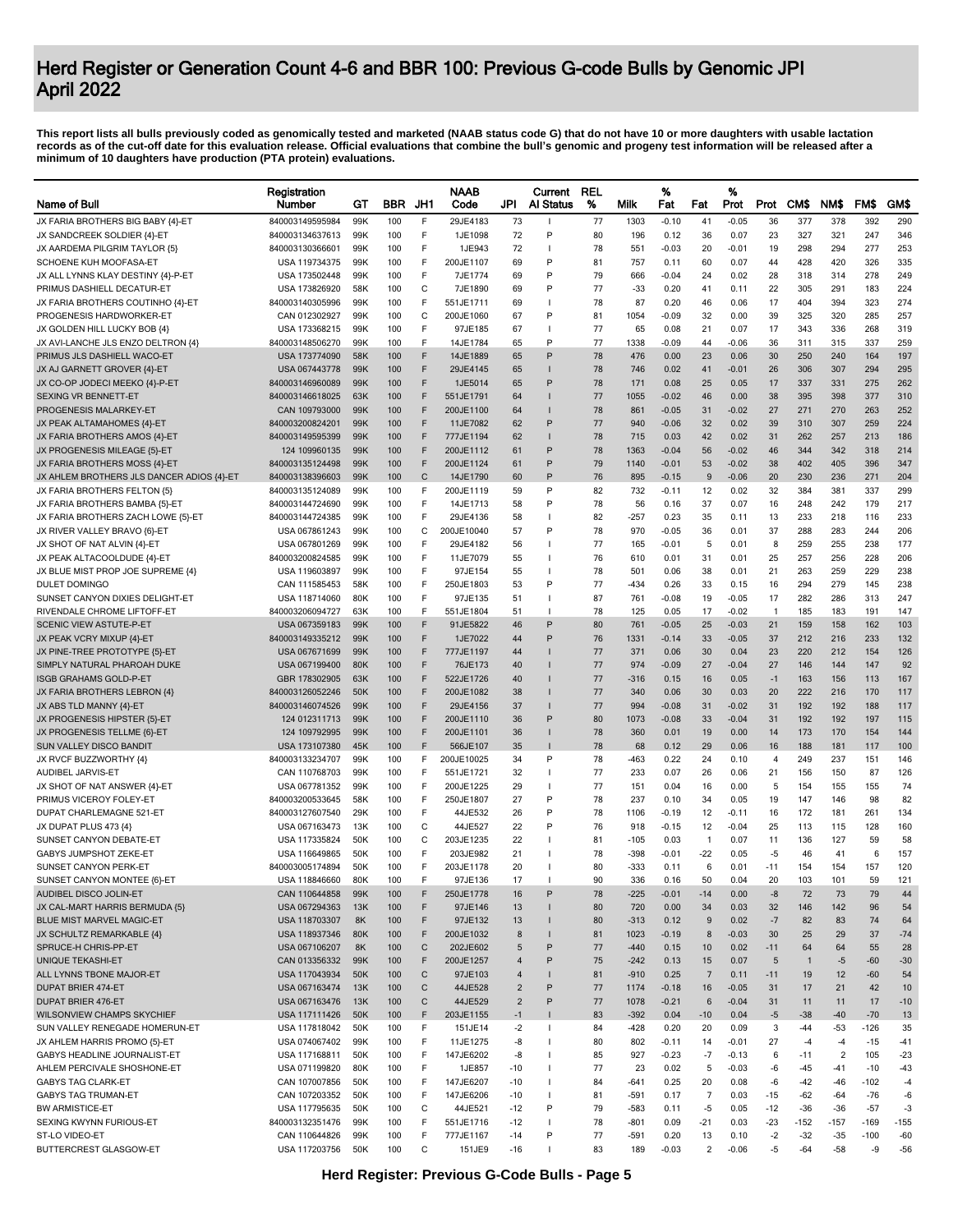| SCS          | PL               | <b>DPR</b>       |                  | CCR HCR          | LIV              | EFI        | Type<br><b>REL</b> | FS               | SТ            | SR               | DF             | RA                                   | RW            | RL                                   | FA                                   | FU               | RH               | <b>RUW</b>       | UC               | UD                                   | ТP           | TL                                   | RTP<br>RV                | <b>RTP</b><br>sv           | JUI               |
|--------------|------------------|------------------|------------------|------------------|------------------|------------|--------------------|------------------|---------------|------------------|----------------|--------------------------------------|---------------|--------------------------------------|--------------------------------------|------------------|------------------|------------------|------------------|--------------------------------------|--------------|--------------------------------------|--------------------------|----------------------------|-------------------|
| 2.97         | 2.3              | $-2.2$           | $-2.2$           | 1.6              | $-0.7$           | 8.0        | 79                 | 1.1              | 0.3           | 1.0              | 1.0            | H1.3                                 | 0.2           | P0.3                                 | S <sub>0.5</sub>                     | 0.8              | 0.8              | 1.1              | 1.1              | D <sub>0.5</sub>                     | CO.9         | L <sub>0.9</sub>                     | C1.2                     | <b>B0.5</b>                | 3.9               |
| 3.17         | 1.0              | 0.7              | 0.6              | 2.8              | $-0.3$           | 8.0        | 80                 | $-0.1$           | 0.1           | $-0.4$           | 0.9            | L1.9                                 | $-0.6$        | S1.6                                 | L <sub>0.6</sub>                     | $-0.4$           | $-0.1$           | $-0.6$           | 0.4              | D <sub>0.3</sub>                     | CO.5         | S1.0                                 | C1.1                     | CO.8                       | $-0.9$            |
| 2.85<br>3.17 | 3.7<br>0.8       | 1.2<br>$-3.7$    | 1.4<br>$-2.9$    | 1.2<br>-1.1      | 1.6<br>$-1.3$    | 7.4<br>9.7 | 79<br>82           | 0.7<br>0.2       | 1.7<br>0.6    | 1.2<br>$-0.2$    | 0.5<br>1.8     | H <sub>0.7</sub><br>L1.9             | 0.6<br>-0.3   | P0.2<br>S0.7                         | S0.6<br>L <sub>0.7</sub>             | 0.9<br>$-1.3$    | 0.7<br>0.9       | 0.7<br>1.6       | 0.7<br>0.8       | S <sub>0.5</sub><br>D <sub>2.1</sub> | W0.1<br>W0.4 | L <sub>0.6</sub><br>S0.2             | CO.2<br>0.0              | CO.1<br>C1.0               | 4.1<br>$-3.9$     |
| 3.04         | 2.9              | $-0.4$           | $-0.5$           | 1.6              | 1.8              | 8.3        | 81                 | 0.8              | 1.8           | 0.9              | 0.9            | H <sub>0.6</sub>                     | 0.4           | P <sub>0.2</sub>                     | S <sub>1.4</sub>                     | 1.9              | $-0.1$           | $-0.2$           | $-0.6$           | S <sub>1.9</sub>                     | CO.6         | S <sub>0.4</sub>                     | W0.1                     | C <sub>1.7</sub>           | 3.8               |
| 2.97         | 2.2              | $-1.3$           | 0.5              | 2.8              | 0.0              | 7.6        | 79                 | 1.3              | 1.7           | 1.0              | 0.7            | H1.9                                 | 1.3           | S <sub>0.3</sub>                     | S <sub>0.7</sub>                     | 2.3              | 1.0              | $-0.4$           | 0.3              | S <sub>1.7</sub>                     | W0.1         | L1.9                                 | W0.7                     | B <sub>0.2</sub>           | 7.7               |
| 2.90<br>2.96 | 3.7<br>0.8       | $-2.0$<br>$-2.7$ | $-2.3$<br>$-1.9$ | $-0.9$<br>1.2    | 1.8<br>$-0.4$    | 5.6<br>9.3 | 78<br>81           | 1.0<br>0.5       | 0.5<br>0.1    | 0.3<br>0.2       | 0.3<br>1.3     | H1.3<br>H <sub>0.8</sub>             | 0.8<br>0.0    | P0.4<br>S0.5                         | S0.8<br>L <sub>0.4</sub>             | 2.0<br>$-0.1$    | 0.8<br>$-0.3$    | $-0.6$<br>0.6    | 0.1<br>0.2       | S <sub>2.3</sub><br>D <sub>0.2</sub> | CO.4<br>CO.4 | L1.3<br>L <sub>0.8</sub>             | CO.2<br>CO.3             | CO.2<br>CO.3               | 8.2<br>$-2.2$     |
| 3.07         | 3.0              | 0.6              | 0.4              | 1.0              | 0.5              | 7.4        | 79                 | 0.9              | -0.1          | $-0.6$           | 1.2            | L1.0                                 | -0.7          | S0.7                                 | S0.3                                 | 0.2              | 1.1              | 0.2              | $-0.2$           | 0.0                                  | CO.3         | S <sub>0.3</sub>                     | W0.1                     | CO.1                       | 3.7               |
| 3.08         | 1.4              | $-1.0$           | $-1.3$           | 0.4              | $-0.1$           | 6.3        | 79                 | 1.3              | 1.7           | 1.7              | 1.2            | 0.0                                  | 0.8           | S0.7                                 | S <sub>0.2</sub>                     | 1.2              | 0.7              | 1.2              | 1.3              | S <sub>0.1</sub>                     | C1.3         | L <sub>0.3</sub>                     | C1.1                     | CO.5                       | 4.6               |
| 2.93<br>3.14 | 2.1<br>0.3       | $-0.2$<br>$-0.9$ | 1.5<br>$-0.9$    | 2.4<br>-0.4      | 0.0<br>$-0.7$    | 7.4<br>7.2 | 79<br>79           | 1.1<br>1.7       | 1.1<br>0.1    | 1.5<br>0.5       | 0.4<br>1.8     | H1.6<br>H1.4                         | 1.5<br>0.3    | S0.3<br>P0.5                         | S0.5<br>S0.8                         | $1.2$<br>1.6     | 0.2<br>1.9       | 0.3<br>1.9       | 0.5<br>0.9       | S <sub>0.1</sub><br>S <sub>0.2</sub> | CO.9<br>C1.2 | L1.0<br>L1.5                         | CO.6<br>CO.6             | CO.5<br><b>B0.8</b>        | 1.7<br>9.3        |
| 2.99         | 3.2              | $-0.8$           | $-1.7$           | 1.7              | 1.3              | 7.7        | 80                 | 0.9              | 0.0           | $-0.1$           | 0.9            | L <sub>0.4</sub>                     | $-0.1$        | P <sub>0.3</sub>                     | S <sub>0.8</sub>                     | $1.2$            | 0.8              | $-0.6$           | 1.0              | S <sub>1.4</sub>                     | CO.4         | L <sub>0.3</sub>                     | CO.7                     | <b>B0.6</b>                | 8.0               |
| 3.28<br>2.98 | 1.7<br>0.3       | $-2.9$<br>$-1.4$ | $-2.1$<br>0.0    | 0.6<br>2.0       | 0.6<br>$-0.7$    | 8.7<br>7.8 | 80<br>80           | 0.6<br>0.4       | $-0.3$        | 0.1<br>$-0.3$    | 0.7            | L <sub>0.3</sub><br>L <sub>0.5</sub> | 0.2<br>-0.3   | P <sub>0.2</sub><br>S <sub>0.5</sub> | S <sub>0.3</sub><br>S <sub>0.5</sub> | 1.0<br>1.3       | 1.3              | 0.5              | $-0.6$           | D <sub>0.4</sub><br>S <sub>1.6</sub> | CO.2<br>W1.8 | L <sub>0.2</sub><br>S <sub>0.8</sub> | W0.6<br>W1.8             | CO.6<br>CO.3               | 3.2<br>8.1        |
| 3.10         | 2.0              | $-2.0$           | $-1.5$           | 1.3              | $-1.5$           | 7.2        | 79                 | 1.1              | 1.3<br>1.7    | 0.7              | 0.6<br>1.1     | 0.0                                  | 1.0           | S0.5                                 | S0.9                                 | 2.1              | 1.6<br>0.6       | 0.5<br>$-0.2$    | $-1.5$<br>0.4    | S <sub>1.7</sub>                     | C1.4         | 0.0                                  | C1.2                     | C1.2                       | 7.4               |
| 3.02         | 0.3              | $-3.0$           | $-2.2$           | 2.1              | $-2.7$           | 6.8        | 78                 | 2.2              | 2.1           | 1.0              | 2.1            | H <sub>1.8</sub>                     | 1.4           | P1.2                                 | S <sub>1.7</sub>                     | 3.5              | 2.3              | 1.8              | 1.1              | S3.4                                 | C1.7         | L1.3                                 | C1.4                     | <b>B0.3</b>                | 19.3              |
| 3.00<br>3.26 | 0.4<br>0.3       | $-4.5$<br>$-3.4$ | $-5.2$<br>$-3.4$ | 0.7<br>-0.7      | $-0.6$<br>$-1.1$ | 7.7<br>7.1 | 80<br>81           | 0.8<br>0.5       | 2.1<br>$-1.0$ | 1.1<br>$-0.7$    | 1.1<br>0.8     | L <sub>0.6</sub><br>L1.6             | 0.7<br>$-1.4$ | P <sub>0.2</sub><br>P <sub>0.4</sub> | S <sub>0.6</sub><br>L <sub>0.5</sub> | 1.0<br>$-0.4$    | 1.3<br>1.0       | 0.9<br>0.5       | $-0.4$<br>0.6    | S <sub>0.4</sub><br>D <sub>0.4</sub> | W0.7<br>CO.2 | L1.5<br>S <sub>0.3</sub>             | W1.2<br>C1.1             | B <sub>0.2</sub><br>0.0    | 4.2<br>2.8        |
| 3.11         | 3.7              | 1.9              | 2.2              | 2.8              | 2.6              | 7.8        | 79                 | 0.9              | 2.1           | 1.5              | 0.3            | L <sub>0.3</sub>                     | 1.3           | P <sub>0.4</sub>                     | S <sub>1.4</sub>                     | 2.3              | 0.6              | $-0.4$           | 0.7              | S <sub>1.8</sub>                     | CO.9         | L <sub>0.2</sub>                     | CO.7                     | CO.9                       | 7.8               |
| 3.09         | 4.2              | $-1.3$           | $-0.9$           | 0.0              | $-0.8$           | 7.4        | 79                 | 0.3              | $-1.2$        | $-0.7$           | $-0.5$         | L1.2                                 | $-1.2$        | P1.4                                 | L <sub>0.4</sub>                     | 0.9              | 0.8              | $-0.5$           | $-0.5$           | S <sub>1.3</sub>                     | W1.6         | S0.6                                 | W1.8                     | CO.9                       | 3.8               |
| 3.10<br>2.84 | 1.1<br>0.4       | $-0.1$<br>0.5    | $-0.5$<br>0.5    | 3.0<br>2.7       | 1.4<br>$-1.3$    | 6.9<br>6.6 | 79<br>80           | 1.0<br>$-0.2$    | 1.0<br>0.3    | 1.0<br>0.1       | 0.7<br>-0.8    | H2.5<br>L1.0                         | 0.8<br>0.1    | P1.1<br>S <sub>0.3</sub>             | S <sub>1.3</sub><br>S <sub>0.1</sub> | 1.0<br>0.5       | 0.8<br>$-0.1$    | 0.4<br>$-1.1$    | 0.1<br>$-0.3$    | D <sub>0.2</sub><br>S <sub>0.4</sub> | CO.7<br>0.0  | L1.3<br>L <sub>0.2</sub>             | CO.7<br>W0.3             | B0.5<br>CO.8               | 3.7<br>$-0.6$     |
| 2.96         | 0.6              | $-3.1$           | $-2.2$           | 0.1              | $-2.1$           | 8.8        | 80                 | 0.8              | 0.6           | 0.7              | 0.6            | H <sub>0.7</sub>                     | 0.3           | P1.0                                 | S <sub>1.2</sub>                     | 1.8              | 0.5              | 0.6              | 0.2              | S <sub>1.3</sub>                     | CO.4         | L1.0                                 | W0.4                     | CO.4                       | 5.1               |
| 2.91         | 4.0              | $-0.3$           | $-0.3$           | 2.1              | 3.1              | 8.1        | 79                 | 1.5              | 0.9           | 0.1              | 0.6            | H0.1                                 | 0.2           | S0.1                                 | S0.5                                 | 2.7              | 1.2              | $-0.3$           | 1.0              | S2.9                                 | C1.3         | S0.8                                 | C1.4                     | CO.6                       | 14.1              |
| 3.11<br>2.95 | 1.7<br>0.4       | $-1.1$<br>$-0.5$ | $-0.1$<br>$-1.8$ | 2.7<br>$-0.8$    | $-1.2$<br>0.6    | 6.5<br>8.0 | 78<br>80           | 1.1<br>0.2       | 1.2<br>0.4    | 0.7<br>0.4       | 0.7<br>0.9     | L <sub>0.5</sub><br>L1.6             | 0.8<br>0.3    | 0.0<br>S0.7                          | S0.5<br>0.0                          | 2.3<br>$-0.9$    | 0.9<br>0.3       | $-0.1$<br>0.0    | $-0.5$<br>0.2    | S <sub>1.7</sub><br>D <sub>0.8</sub> | CO.2<br>W0.7 | S0.6<br>L1.2                         | 0.0<br>W0.8              | C1.2<br>B0.1               | 7.9<br>$-3.4$     |
| 3.05         | 1.6              | $-1.0$           | $-1.0$           | -0.4             | 0.4              | 8.9        | 79                 | 0.9              | 0.4           | $-0.4$           | 0.7            | H <sub>0.8</sub>                     | $-0.1$        | S0.1                                 | S <sub>0.4</sub>                     | 1.1              | $-0.1$           | $-0.1$           | 0.3              | S <sub>0.5</sub>                     | C1.1         | L <sub>0.2</sub>                     | CO.8                     | C1.4                       | 0.8               |
| 3.01<br>2.85 | 1.5<br>2.1       | $-1.2$<br>$-0.3$ | $-1.5$<br>0.1    | -0.8<br>1.1      | 1.9<br>0.3       | 9.0<br>9.9 | 80<br>80           | 0.3<br>2.0       | $-1.0$<br>2.2 | $-0.6$<br>$-0.3$ | 0.5<br>1.6     | H0.5<br>H <sub>1.2</sub>             | $-0.9$<br>0.9 | P0.4<br>P0.4                         | S0.3<br>S <sub>0.8</sub>             | $-0.3$<br>3.5    | 0.8<br>2.2       | 0.2<br>1.4       | 0.4<br>0.7       | S <sub>0.1</sub><br>S3.7             | W0.2<br>C1.1 | L <sub>0.6</sub><br>S <sub>0.7</sub> | W0.1<br>CO.9             | <b>B0.7</b><br><b>B0.8</b> | 2.6<br>21.4       |
| 2.89         | 0.6              | $-1.4$           | $-0.8$           | 0.5              | 0.3              | 8.0        | 80                 | 1.4              | 2.8           | 1.2              | 1.3            | L <sub>0.4</sub>                     | 1.4           | P <sub>0.5</sub>                     | S <sub>0.4</sub>                     | 2.3              | 1.9              | 1.1              | $-0.3$           | S <sub>1.8</sub>                     | CO.1         | S <sub>0.2</sub>                     | CO.1                     | CO.2                       | 12.4              |
| 3.10         | 0.6              | $-2.9$           | $-1.7$           | 1.2              | $-1.6$           | 6.2        | 78                 | 1.0              | 1.7           | 1.2              | 0.7            | H <sub>0.1</sub>                     | $1.2$         | S <sub>0.5</sub>                     | S0.9                                 | 2.0              | 0.7              | 0.4              | 0.2              | S <sub>1.5</sub>                     | CO.7         | S <sub>0.1</sub>                     | CO.4                     | C1.2                       | 6.7               |
| 2.92<br>2.80 | 0.6<br>0.4       | $-3.0$<br>$-0.9$ | $-2.7$<br>$-1.0$ | 0.2<br>$-1.3$    | 1.0<br>$-0.2$    | 7.2<br>8.2 | 79<br>80           | 1.0<br>0.6       | 0.8<br>2.0    | 0.5<br>1.8       | 0.8<br>0.6     | H0.5<br>H1.0                         | 0.4<br>2.1    | S <sub>0.4</sub><br>P <sub>0.1</sub> | S0.5<br>S1.1                         | 0.8<br>0.9       | 0.1<br>0.6       | 0.1<br>1.2       | 1.6<br>1.1       | S <sub>0.9</sub><br>0.0              | C1.8<br>C1.4 | S <sub>0.3</sub><br>L <sub>0.4</sub> | C <sub>2.2</sub><br>CO.6 | CO.9<br>CO.3               | 4.3<br>3.5        |
| 2.89         | 1.7              | 1.7              | 1.7              | 2.6              | 2.5              | 8.5        | 79                 | $-0.6$           | 0.0           | 0.3              | $-1.1$         | L1.3                                 | $-0.3$        | S <sub>0.2</sub>                     | L <sub>0.2</sub>                     | $-0.3$           | $-1.3$           | $-1.9$           | $-1.2$           | D <sub>0.1</sub>                     | W1.0         | L <sub>0.5</sub>                     | W <sub>1.3</sub>         | CO.9                       | $-7.9$            |
| 2.99         | 1.2              | $-3.4$           | $-2.8$           | 0.1              | $-0.6$           | 7.1        | 78                 | 0.6              | 0.2           | 0.4              | $-0.4$         | L <sub>0.1</sub>                     | $-0.3$        | P1.3                                 | L <sub>0.1</sub>                     | 1.8              | $1.2$            | 0.4              | $-1.2$           | S <sub>1.7</sub>                     | W0.4         | L <sub>0.8</sub>                     | W2.0                     | <b>B0.5</b>                | 7.8               |
| 3.03<br>2.96 | $-0.2$<br>$-0.3$ | $-3.0$<br>$-3.4$ | $-3.2$<br>$-3.3$ | $-0.3$<br>0.3    | $-1.0$<br>$-2.0$ | 7.4<br>7.7 | 79<br>80           | 1.2<br>0.8       | 1.9<br>1.3    | 0.5<br>0.5       | 1.3<br>0.9     | H0.6<br>H <sub>0.2</sub>             | 0.9<br>0.6    | 0.0<br>P <sub>0.3</sub>              | S <sub>0.6</sub><br>S <sub>1.2</sub> | 1.5<br>0.8       | 1.3<br>0.7       | 1.1<br>1.2       | 0.6<br>0.5       | S <sub>1.8</sub><br>S <sub>1.0</sub> | CO.9<br>0.0  | L1.2<br>L <sub>0.8</sub>             | CO.7<br>CO.4             | B <sub>0.1</sub><br>CO.2   | 9.4<br>4.6        |
| 2.95         | 0.9              | $-1.1$           | $-0.3$           | 2.2              | $-1.0$           | 8.7        | 80                 | 0.6              | $-0.5$        | 0.3              | 0.9            | H <sub>0.8</sub>                     | $-0.1$        | S <sub>0.6</sub>                     | L <sub>0.5</sub>                     | 0.7              | 0.3              | 0.5              | 0.2              | D <sub>0.3</sub>                     | CO.1         | L <sub>0.9</sub>                     | W0.5                     | <b>B0.1</b>                | 0.6               |
| 3.03<br>2.91 | 0.8<br>2.2       | $-2.7$<br>$-2.5$ | $-2.5$           | 0.8              | 0.7              | 9.3        | 80<br>80           | 1.2<br>0.5       | 0.3<br>-0.9   | 0.8<br>$-0.6$    | 1.1            | H1.4<br>H1.2                         | 0.7<br>-0.7   | S <sub>0.3</sub><br>P0.7             | S <sub>0.8</sub><br>S0.6             | 1.8<br>0.9       | 0.6<br>0.3       | 0.6<br>$-0.5$    | 1.1<br>0.2       | S <sub>0.8</sub><br>S <sub>1.0</sub> | C2.2<br>CO.4 | S <sub>0.5</sub><br>0.0              | C <sub>2.0</sub><br>CO.4 | CO.6<br>B0.2               | 7.5<br>4.6        |
| 3.09         | $-0.2$           | $-1.0$           | $-3.0$<br>$-1.8$ | -0.4<br>-0.7     | 0.5<br>$-0.4$    | 7.2<br>7.9 | 79                 | 0.9              | 0.5           | 0.9              | 0.1<br>1.4     | H0.5                                 | 0.5           | S0.3                                 | S <sub>0.7</sub>                     | $-0.3$           | 1.2              | 1.5              | 0.7              | D1.1                                 | W0.4         | L <sub>0.2</sub>                     | W0.6                     | 0.0                        | 1.0               |
| 3.07         | 2.0              | $-1.5$           | $-1.6$           | 0.7              | 2.4              | 8.2        | 79                 | 1.5              | $1.2$         | 0.4              | 0.6            | H <sub>1.4</sub>                     | 0.8           | 0.0                                  | S <sub>0.7</sub>                     | 3.1              | 1.3              | 0.2              | 1.1              | S <sub>2.9</sub>                     | C1.9         | S <sub>0.6</sub>                     | C1.8                     | CO.4                       | 15.5              |
| 3.24<br>2.97 | 0.8<br>1.5       | $-1.6$<br>$-1.2$ | 0.0<br>$-1.9$    | 2.8<br>-0.5      | 0.1<br>$-1.6$    | 7.9<br>9.0 | 79<br>80           | 0.6<br>0.1       | 1.9<br>0.4    | 1.3<br>$-1.0$    | $-0.1$<br>0.4  | H <sub>1.2</sub><br>L1.0             | 1.5<br>0.0    | 0.0<br>S0.4                          | S1.0<br>L <sub>0.5</sub>             | 2.2<br>0.6       | 0.3<br>$-0.2$    | $-1.0$<br>$-0.4$ | $-0.1$<br>$-0.5$ | S <sub>1.7</sub><br>S <sub>1.5</sub> | W0.7<br>C1.1 | L1.6<br>S0.7                         | W1.2<br>CO.6             | C1.1<br>CO.4               | 3.2<br>3.5        |
| 3.03         | $-0.8$           | 0.3              | 0.0              | -1.9             | $-5.4$           | 5.4        | 78                 | 0.2              | -0.2          | $-0.8$           | 0.5            | H <sub>0.7</sub>                     | -0.3          | P0.1                                 | L <sub>0.3</sub>                     | $-1.2$           | 1.1              | 1.1              | $-0.1$           | D <sub>1.2</sub>                     | CO.1         | L1.0                                 | W0.2                     | <b>B0.7</b>                | $-0.6$            |
| 2.96         | 1.8              | $-1.5$           | $-1.7$           | 1.4              | 0.7              | 10.4       | 81                 | 0.2              | 0.0           | $-0.1$           | 0.1            | L1.4                                 | $-0.2$        | P <sub>0.4</sub>                     | S <sub>0.1</sub>                     | $-0.2$           | $-0.2$           | 0.2              | $-0.2$           | D <sub>0.4</sub>                     | CO.8         | S <sub>1.0</sub>                     | CO.6                     | C1.3                       | $-2.1$            |
| 2.93         | 1.3              | 4.3              | 5.6              | $-0.5$           | $-1.5$           | 6.6        | 79<br>81           | $-0.4$           | -1.4          | $-1.3$           | $-0.5$         | H <sub>0.6</sub>                     | $-1.1$        | P <sub>0.1</sub>                     | L <sub>0.8</sub>                     | $-1.2$           | 0.0              | $-0.4$           | $-0.2$           | D <sub>0.6</sub>                     | W1.0         | S <sub>0.1</sub>                     | W1.3                     | B <sub>0.2</sub>           | $-3.6$            |
| 2.96<br>3.14 | 2.9<br>$-1.8$    | 0.5<br>$-0.5$    | 0.9<br>-0.4      | $-0.8$<br>$-1.5$ | 2.9<br>-4.7      | 7.3<br>7.6 | 81                 | 0.0<br>0.1       | $-0.2$<br>1.8 | $-0.4$<br>1.0    | 0.2<br>0.6     | L <sub>0.9</sub><br>H <sub>0.2</sub> | $-1.0$<br>0.5 | S <sub>0.2</sub><br>S0.1             | S <sub>0.1</sub><br>S <sub>0.3</sub> | 0.2<br>$-0.3$    | 0.0<br>0.3       | $-0.5$<br>0.8    | $-0.5$<br>$-1.2$ | S <sub>0.3</sub><br>D <sub>0.9</sub> | W0.6<br>W0.3 | L <sub>0.2</sub><br>L <sub>0.9</sub> | W0.7<br>W0.8             | CO.7<br>CO.8               | $-1.1$<br>$-4.0$  |
| 3.00         | 2.5              | 0.8              | 0.7              | 1.4              | 3.5              | 8.4        | 80                 | 1.5              | 0.9           | $-0.2$           | $1.2$          | H <sub>0.8</sub>                     | 0.2           | P0.5                                 | S1.0                                 | 1.3              | 1.3              | 0.4              | 0.7              | S <sub>1.2</sub>                     | CO.4         | L <sub>0.6</sub>                     | W0.2                     | CO.6                       | 6.9               |
| 3.09         | $-1.0$           | $-4.3$           | $-4.7$           | $-1.7$           | $-3.7$           | 8.2        | 79                 | 0.0              | 0.2           | 0.2              | 0.2            | H0.6                                 | 0.3           | P <sub>0.4</sub>                     | S0.2                                 | 0.3              | 0.1              | $-0.1$           | $-0.1$           | S <sub>0.1</sub>                     | W0.5         | L1.4                                 | W1.4                     | CO.5                       | $-2.0$            |
| 3.09<br>3.15 | 1.6<br>0.1       | 0.6<br>$-2.7$    | 0.3<br>$-3.0$    | 1.3<br>0.3       | 2.4<br>0.6       | 8.0<br>7.4 | 80<br>81           | 0.5<br>0.5       | $-0.5$<br>3.1 | 0.2<br>1.7       | $-0.2$<br>0.7  | H1.2<br>L1.5                         | 0.7<br>1.8    | P <sub>0.5</sub><br>P0.8             | S0.5<br>S0.6                         | 1.3<br>0.0       | $-0.4$<br>0.9    | $-0.7$<br>1.9    | 0.2<br>0.9       | S <sub>1.2</sub><br>S <sub>0.4</sub> | C1.1<br>CO.4 | S0.9<br>S <sub>0.2</sub>             | C2.0<br>CO.8             | CO.8<br>B0.9               | 3.9<br>6.0        |
| 3.04         | 0.6              | $-1.9$           | $-0.6$           | 1.4              | 0.3              | 9.2        | 79                 | 0.6              | $-1.2$        | $-0.6$           | 1.6            | H1.3                                 | $-0.3$        | S1.1                                 | L1.0                                 | 0.0              | 1.3              | 1.0              | 1.3              | S <sub>0.3</sub>                     | CO.4         | S <sub>0.5</sub>                     | C1.3                     | <b>B1.2</b>                | 8.0               |
| 3.06         | $-0.1$           | $-0.5$           | $-0.1$           | 2.0              | $-0.4$           | 7.6        | 76                 | 0.8              | 2.3           | $1.2$            | 0.6            | L <sub>0.5</sub>                     | 0.9           | P <sub>0.7</sub>                     | S <sub>0.7</sub>                     | 0.7              | 0.2              | 0.7              | $-0.4$           | 0.0                                  | W0.5         | 0.0                                  | W1.1                     | C1.0                       | $-0.6$            |
| 3.11<br>3.04 | $-0.3$<br>$-1.9$ | 1.3<br>$-1.3$    | 1.3<br>$-2.2$    | 1.3<br>$-3.5$    | 2.0<br>$-2.8$    | 8.7<br>8.5 | 81<br>79           | $-0.3$<br>$-0.6$ | $-1.2$<br>1.1 | 0.3<br>0.8       | $-0.2$<br>0.2  | L <sub>0.2</sub><br>L1.2             | $-0.4$<br>0.3 | S0.2<br>S0.7                         | S <sub>1.2</sub><br>L1.2             | $-0.4$<br>$-1.9$ | $-0.6$<br>$-0.1$ | 0.1<br>1.1       | 0.2<br>0.2       | D <sub>1.2</sub><br>D <sub>2.6</sub> | C1.7<br>W0.8 | S0.4<br>L1.4                         | C1.1<br>W1.1             | CO.4<br><b>B0.1</b>        | $-3.7$<br>$-9.5$  |
| 2.97         | $-1.0$           | $-1.1$           | $-1.6$           | $-3.1$           | $-3.2$           | 9.0        | 79                 | $-0.6$           | 0.9           | 0.9              | 0.1            | H <sub>0.2</sub>                     | 0.5           | S0.3                                 | L <sub>0.9</sub>                     | $-1.1$           | $-0.6$           | 1.2              | $-0.3$           | D <sub>2.6</sub>                     | CO.5         | L <sub>0.6</sub>                     | CO.2                     | CO.8                       | $-9.6$            |
| 3.05         | $-0.3$           | 1.5              | 0.8              | $-0.4$           | $-1.5$           | 9.0        | 82                 | 0.3              | $-0.4$        | 0.0              | 0.6            | L <sub>0.7</sub>                     | $-0.7$        | P <sub>0.1</sub>                     | S <sub>0.2</sub>                     | 0.4              | 0.3              | 0.2              | 0.4              | S <sub>0.1</sub>                     | CO.8         | 0.0                                  | CO.6                     | <b>B0.3</b>                | 2.8               |
| 3.03<br>3.07 | $-3.7$<br>$-2.3$ | 0.4<br>$-3.4$    | 0.2<br>$-2.5$    | 0.0<br>$-0.3$    | $-2.8$<br>$-4.8$ | 6.5<br>8.0 | 82<br>81           | $-0.9$<br>0.4    | $-0.7$<br>0.9 | 0.0<br>0.1       | -0.1<br>0.7    | L1.4<br>H1.5                         | $-0.5$<br>0.4 | S1.0<br>P0.3                         | L <sub>0.7</sub><br>S0.5             | $-1.4$<br>0.4    | $-0.2$<br>0.6    | $-0.1$<br>0.9    | $-0.4$<br>$-0.2$ | D <sub>2.7</sub><br>S <sub>0.4</sub> | W0.2<br>W1.3 | S0.5<br>L1.8                         | W0.7<br>W2.1             | C1.6<br>CO.2               | $-10.0$<br>$-0.2$ |
| 3.04         | 0.2              | $-0.7$           | $-0.3$           | $-0.9$           | 0.6              | 7.9        | 83                 | 0.4              | 0.5           | 0.2              | 1.0            | L <sub>0.9</sub>                     | 0.1           | S <sub>0.2</sub>                     | S <sub>0.2</sub>                     | 0.1              | 0.6              | 1.3              | 0.2              | D <sub>0.5</sub>                     | C1.0         | S0.2                                 | CO.6                     | CO.5                       | 1.3               |
| 3.00         | $-0.2$           | 0.2              | $-0.3$           | $-3.7$           | $-0.5$           | 6.2        | 79                 | 0.4              | 0.3           | 0.6              | 0.4            | H0.4                                 | 0.9           | S0.1                                 | S <sub>0.3</sub>                     | 0.8              | 1.1              | 0.3              | 0.2              | S <sub>1.0</sub>                     | CO.7         | S0.9                                 | C <sub>0.7</sub>         | B <sub>0.2</sub>           | 8.0               |
| 3.17<br>3.01 | $-1.7$<br>$-1.2$ | 0.7<br>1.4       | 0.7<br>1.4       | $-1.0$<br>$-0.9$ | $-0.1$<br>$-0.3$ | 6.2<br>6.1 | 82<br>80           | $-0.8$<br>$-0.5$ | $-0.2$<br>0.1 | 0.4<br>$-0.2$    | $-1.1$<br>-0.6 | L <sub>0.5</sub><br>H <sub>0.7</sub> | 0.2<br>$-0.3$ | S0.1<br>P0.1                         | S0.2<br>S <sub>0.9</sub>             | $-0.2$<br>0.1    | $-0.9$<br>$-0.5$ | $-0.6$<br>$-0.7$ | $-1.3$<br>$-0.7$ | D <sub>0.8</sub><br>D <sub>0.2</sub> | CO.1<br>W0.4 | S0.4<br>L <sub>0.5</sub>             | W0.2<br>W0.5             | C1.2<br>CO.8               | $-6.4$<br>$-4.0$  |
| 3.13         | $-0.1$           | 0.8              | $1.2$            | $-0.3$           | $-0.8$           | 7.5        | 81                 | 0.3              | $-0.4$        | $-0.6$           | 0.3            | L <sub>0.3</sub>                     | $-0.5$        | P0.3                                 | S <sub>0.2</sub>                     | 0.8              | 0.7              | $-0.2$           | $-0.1$           | S <sub>0.4</sub>                     | CO.3         | S0.6                                 | CO.2                     | CO.7                       | 3.7               |
| 2.77         | 0.7              | 1.3              | 0.8              | 2.1              | 0.4              | 8.5        | 80                 | 1.4              | $1.2$         | 0.6              | 0.0            | H <sub>1.0</sub>                     | 1.5           | P0.6                                 | S <sub>0.9</sub>                     | 3.6              | 0.8              | $-0.4$           | 0.5              | S3.6                                 | C1.5         | S <sub>1.8</sub>                     | C1.5                     | CO.9                       | 15.9              |
| 3.27<br>2.98 | $-0.7$<br>$-1.2$ | $-1.5$<br>$-0.4$ | $-1.5$<br>$-0.9$ | $-0.5$<br>$-2.3$ | $-2.3$<br>0.7    | 9.2<br>7.1 | 81<br>82           | 1.3<br>0.0       | 0.6<br>-0.2   | 0.5<br>0.4       | 1.7<br>$-0.2$  | H <sub>1.4</sub><br>H <sub>0.7</sub> | 1.0<br>$-0.1$ | P1.0<br>P <sub>0.4</sub>             | S <sub>1.1</sub><br>S <sub>1.2</sub> | 2.3<br>0.1       | 1.8<br>$-0.2$    | 1.5<br>$-0.1$    | 0.7<br>$-0.7$    | S1.0<br>0.0                          | C1.5<br>W0.8 | S0.1<br>S0.1                         | C1.1<br>W0.5             | B0.5<br>B0.3               | 12.8<br>$-0.6$    |
|              |                  |                  |                  |                  |                  |            |                    |                  |               |                  |                |                                      |               |                                      |                                      |                  |                  |                  |                  |                                      |              |                                      |                          |                            |                   |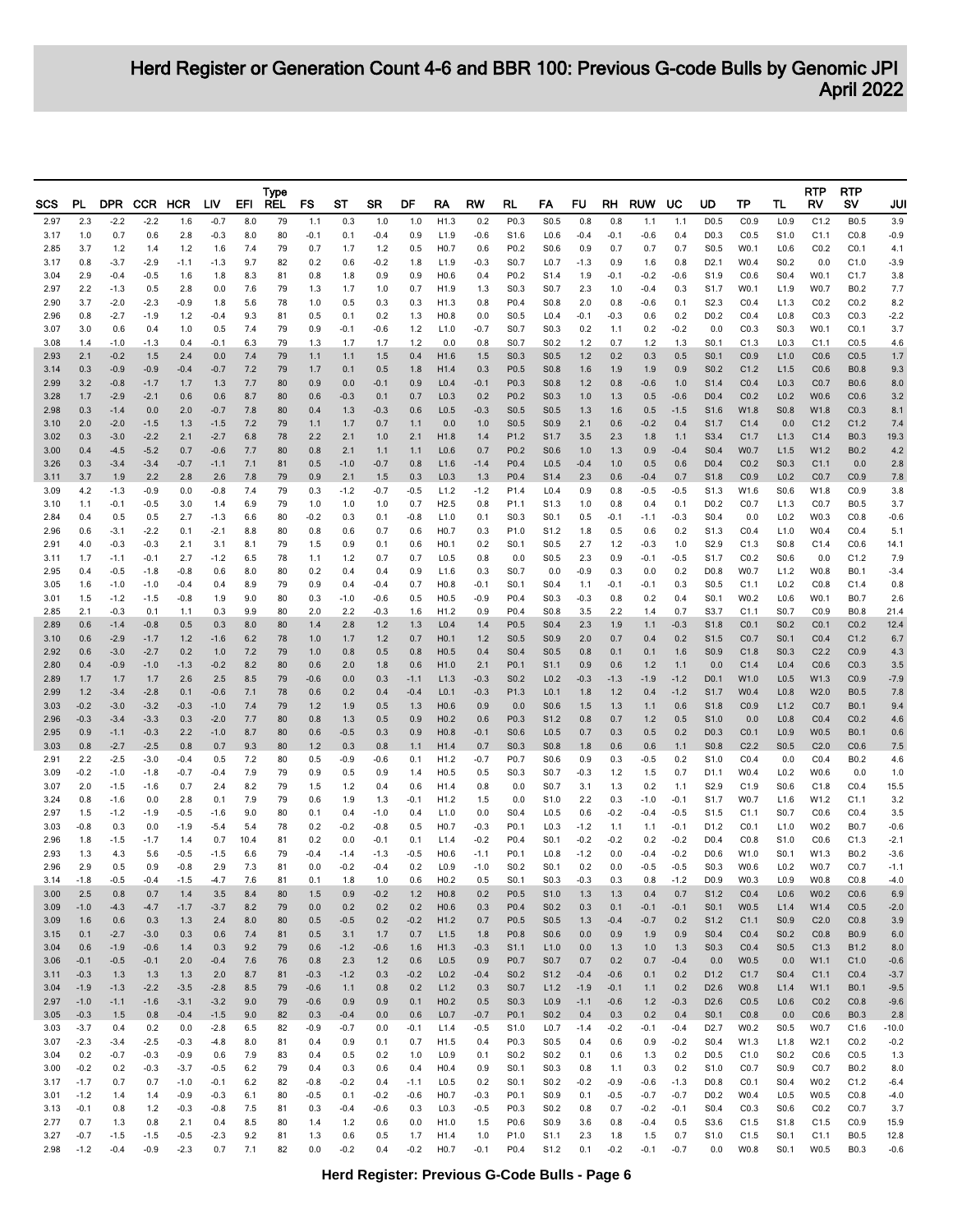| Name of Bull                         | Registration<br>Number | GТ              | <b>BBR</b> | JH1 | <b>NAAB</b><br>Code | JPI    | Current<br>Al Status | <b>REL</b><br>% | Milk    | %<br>Fat | Fat                     | %<br>Prot | Prot  | <b>CMS</b> | NM\$   | <b>FMS</b> | GM\$   |
|--------------------------------------|------------------------|-----------------|------------|-----|---------------------|--------|----------------------|-----------------|---------|----------|-------------------------|-----------|-------|------------|--------|------------|--------|
| ST-LO VALENTINO DARLINO              | CAN 107202435          | 50K             | 100        | F   | 147JE6205           | $-17$  |                      | 78              | 22      | $-0.05$  | $-10$                   | $-0.03$   | $-5$  | $-49$      | $-45$  | $-18$      | $-95$  |
| <b>GABYS ALAN-ET</b>                 | CAN 106797219          | 50K             | 100        | F   | 147JE6208           | $-21$  |                      | 82              | $-592$  | 0.23     | 19                      | 0.06      | $-10$ | -89        | $-93$  | $-129$     | $-35$  |
| <b>BW ATLAS-ET</b>                   | USA 117799901          | 50K             | 100        | F   | 44JE520             | $-23$  | P                    | 79              | 206     | 0.00     | 11                      | $-0.04$   | -1    | $-32$      | $-26$  | 9          | $-61$  |
| <b>VERJATIN CELEB STANLEY CUP-ET</b> | CAN 106596050          | 50K             | 100        |     | 147JE6199           | $-25$  |                      | 78              | $-732$  | 0.18     | $\overline{\mathbf{c}}$ | 0.06      | $-15$ | $-137$     | $-139$ | $-167$     | $-92$  |
| <b>ISAU RIVERSIDE AUTOMATIC</b>      | AUS A20594736          | 50K             | 100        |     | 200JE8155           | $-25$  |                      | 76              | $-331$  | $-0.04$  | $-24$                   | $-0.03$   | $-19$ | $-108$     | $-102$ | $-58$      | $-63$  |
| ALL LYNNS PERFORM TRITON-ET          | USA 118435723          | 80K             | 100        |     | 147JE6218           | $-28$  |                      | 79              | 654     | $-0.18$  | $-7$                    | $-0.1$    |       | $-27$      | $-15$  | 79         | $-75$  |
| HOMETOWN MERCHANT ANDRETTI-ET        | CAN 011295001          | 50K             | 100        | C   | 91JE5453            | $-29$  | P                    | 81              | 177     | 0.03     | 14                      | 0.02      | 10    | $-106$     | $-107$ | $-127$     | $-100$ |
| <b>WOODSTOCK LANDON</b>              | USA 115360057          | 50K             | 100        | C   | 203JE774            | $-30$  |                      | 78              | $-962$  | 0.16     | $-15$                   | 0.07      | $-22$ | $-148$     | $-152$ | $-185$     | $-73$  |
| <b>RICHIES GREATNESS GREAT A440</b>  | USA 116486303          | 50K             | 100        | C   | 203JE951            | $-31$  |                      | 77              | 51      | $-0.11$  | $-20$                   | $-0.08$   | $-15$ | $-218$     | $-208$ | $-131$     | $-164$ |
| SUN VALLEY JEWELER ALAMO-ET          | USA 115545878          | 50K             | 100        | F   | 203JE771            | $-39$  |                      | 79              | 220     | $-0.13$  | $-17$                   | $-0.05$   | $-2$  | $-146$     | $-139$ | $-95$      | $-119$ |
| CINNAMON RIDGE CHAMP CANDYLAND       | USA 117001327          | 50K             | 100        | C   | 203JE1154           | $-39$  |                      | 77              | $-363$  | 0.07     | -3                      | 0.04      | $-5$  | $-170$     | $-172$ | $-197$     | $-126$ |
| MVF LOUIE HOMERUN-ET                 | USA 067181697          | 50K             | 100        |     | 203JE1229           | $-42$  |                      | 83              | 494     | $-0.17$  | $-13$                   | $-0.10$   | -3    | $-153$     | $-143$ | $-59$      | $-138$ |
| BW ACTION PONTIFF-ET                 | USA 116810890          | 50K             | 100        |     | 203JE1115           | $-43$  |                      | 85              | 73      | $-0.15$  | $-29$                   | $-0.10$   | $-18$ | $-209$     | $-195$ | -96        | $-150$ |
| PRAIRIE HARBOUR LINCOLN              | USA 067000902          | 50K             | 100        |     | 147JE6170           | $-46$  |                      | 78              | $-262$  | $-0.12$  | $-38$                   | $-0.04$   | $-18$ | $-276$     | $-27$  | $-224$     | $-226$ |
| AUDIBEL NOTEBOOK-ET                  | CAN 110059221          | 99K             | 100        |     | 551JE1694           | $-47$  |                      | 75              | $-613$  | $-0.02$  | -33                     | 0.03      | $-16$ | $-22^{-}$  | $-224$ | $-229$     | $-212$ |
| RIVER VALLEY STRIKEZONE-ET           | 840003133234760        | 99K             | 100        |     | 200JE10031          | $-50$  | P                    | 81              | $-859$  | 0.05     | $-31$                   | 0.08      | $-16$ | $-273$     | $-275$ | $-315$     | $-284$ |
| BW JESTER-FT                         | USA 116492829          | 50K             | 100        | C   | 200JE997            | $-55$  |                      | 78              | $-498$  | 0.11     | -1                      | 0.05      | -8    | $-261$     | $-262$ | $-289$     | $-232$ |
| RIVER VALLEY CABOS CORPORAL          | 840003207030924        | 99K             | 100        |     | 200JE10057          | $-63$  |                      | 78              | $-1800$ | 0.26     | -37                     | 0.10      | $-46$ | $-326$     | $-328$ | $-361$     | $-290$ |
| <b>VIERRA MANILOW-ET</b>             | 840003200644132        | 99K             | 100        |     | 200JE1229           | $-166$ |                      | 77              | $-1728$ | 0.10     | $-64$                   | 0.02      | $-59$ | $-726$     | $-717$ | $-677$     | $-726$ |
| SV EXCITE JJ HARDY-ET                | USA 067254656          | 99 <sub>K</sub> | 100        |     | 94JE4120            | $-193$ |                      | 81              | $-1805$ | 0.04     | $-79$                   | $-0.02$   | $-71$ | $-866$     | $-850$ | $-761$     | $-82$  |